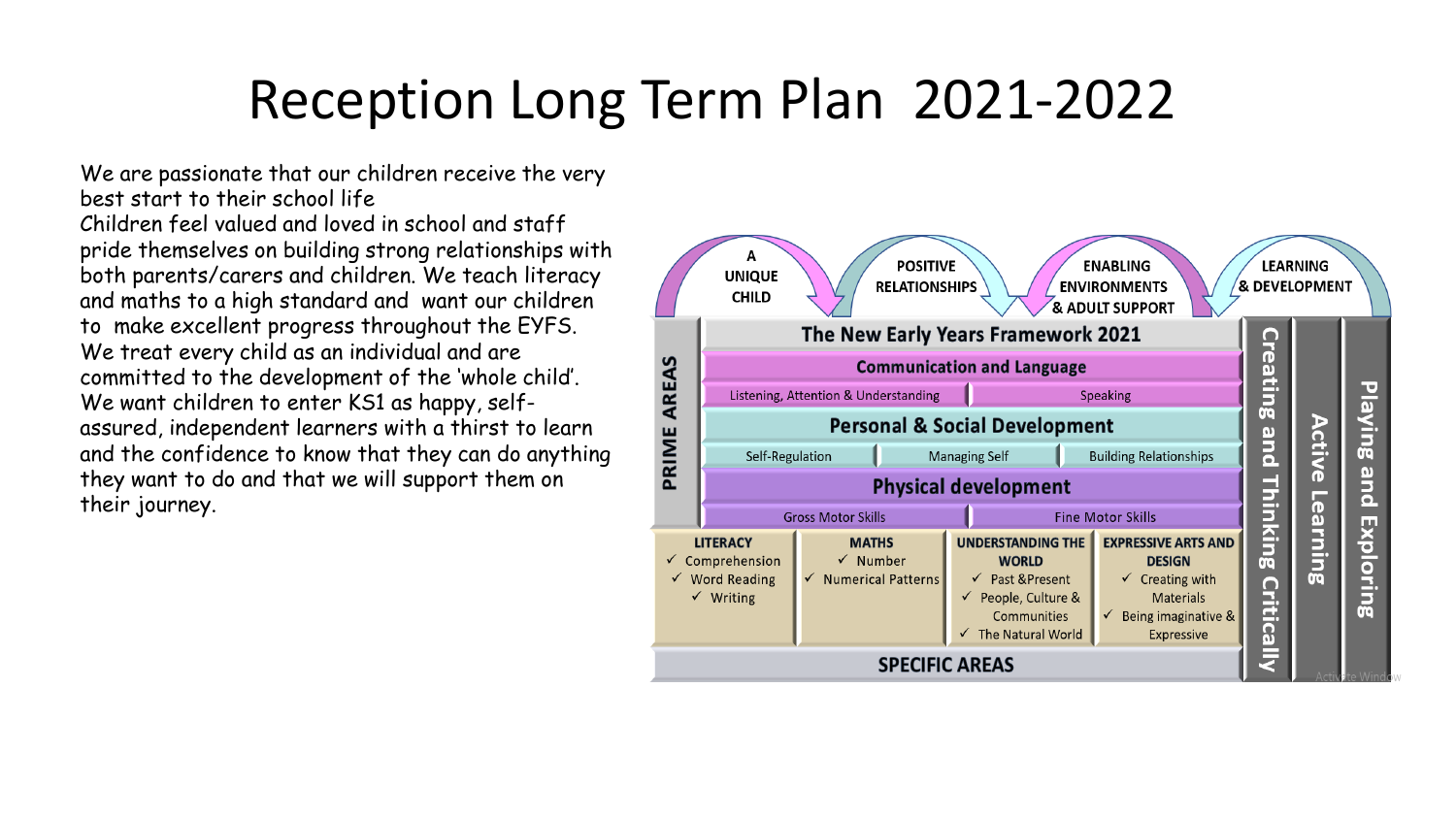|                                                                                                                | AUTUMN 1+                                                                                                                                                                                                                                                                                                                                                                                         | <b>AUTUMN 2</b>                                                                                                                                                                                                                                      | PRING                                                                                                                                                                                                            | SPRING 2                                                                                                                                                                                                                                                                                                                                                                                                                       | JUMMER<br>$\bullet$                                                                                                                                                                                                                                                                                                 | SUMMER <sub>2</sub>                                                                                                                                                                                                                                                            |  |
|----------------------------------------------------------------------------------------------------------------|---------------------------------------------------------------------------------------------------------------------------------------------------------------------------------------------------------------------------------------------------------------------------------------------------------------------------------------------------------------------------------------------------|------------------------------------------------------------------------------------------------------------------------------------------------------------------------------------------------------------------------------------------------------|------------------------------------------------------------------------------------------------------------------------------------------------------------------------------------------------------------------|--------------------------------------------------------------------------------------------------------------------------------------------------------------------------------------------------------------------------------------------------------------------------------------------------------------------------------------------------------------------------------------------------------------------------------|---------------------------------------------------------------------------------------------------------------------------------------------------------------------------------------------------------------------------------------------------------------------------------------------------------------------|--------------------------------------------------------------------------------------------------------------------------------------------------------------------------------------------------------------------------------------------------------------------------------|--|
| GENERAL THEMES<br>NB: THESE THEMES MAY<br>BE ADAPTED AT VARIOUS<br>POINTS TO ALLOW FOR<br>CHILDREN'S INTERESTS | MY WORLD AND ME<br>Starting school / New<br>Beginnings / Autumn, different<br>types of weather/<br>Family/relationships/feelings<br>What am I good at?<br>My house/ My School<br>My Pets<br><b>Our Community</b><br><b>Healthy Food</b><br>Little Red Hen - Harvest                                                                                                                               | CELEBRATIONS<br><b>Birthdays</b><br>Special events/ Weddings/<br>Infant Baptism/Aqiqah<br>Bonfire night celebrations<br>The History of our school - 250<br>years!<br>The Nativity<br><b>Christmas Lists</b><br>Letters to Father Christmas<br>Diwali | Winter,<br>Animals in winter,<br>Chinese New Year<br>Careers, Caring for<br>people, fireman, police,<br>nurses, doctors, heroes,<br>Buildings and builders.<br>Where do we live in the<br>UK?<br>Links to London | :NTURE<br>Space,<br>Night time adventures<br>Pirates<br>Spring/Frogs, lambs<br>Easter<br>Linked to historical<br>figures? Adventurers and<br>explorers<br>Senses                                                                                                                                                                                                                                                               | <b>GROWING</b><br>Plants and flowers<br>Planting beans/seeds<br>Healthy food choices<br>Living things<br>Life cycles - butterflies<br>Gardening<br>Our local history<br>Farm animals                                                                                                                                | GREAT<br>I N<br>RAINFOREST<br>Where in the world shall<br>we go? / world?<br>Send me a postcard!<br>Minibeasts (insects)<br>Sun safety.<br>Reduce, Reuse & Recycle<br>Caring for the world.                                                                                    |  |
| SONGS AND RHYMES                                                                                               | If you are happy and you know it.<br>Head shoulders knees and toes<br>Scarecrow, scarecrow turn around<br><b>Cauliflowers Fluffy</b><br>When Goldilocks went to the house<br>of the bears.<br>Five little ducks went swimming<br>one day<br>One two tree four five once I caught<br>a fish alive.<br>A wiggle Waggly Worm<br>Apple, plum, peach, pear (from<br>growing book)<br>My Aunt came back | Twinkle, twinkle, little star<br>Jungle bells<br>Rudolph the red nosed reindeer<br>When Santa got stuck up the<br>chimney.<br>Birthdays (from growing book)<br>Down by the Bay (Rhyming song).                                                       | Five little snow men standing<br>in a line.<br>Johnny works with one<br>hammer<br>Countries in the UK song<br>London Bridge is falling down.<br>The three Little Pigs song<br>(from growing book)                | Five little speckled frogs<br>Five little men in a flying<br>saucer.<br>Ten little fingers, ten little toes.<br>Ten in the bed<br>When I was One I sucked my<br>thumb the day I went to sea.<br>I am Pirate<br>What do we do with a drunken<br>sailor?<br>A sailor went to sea, sea, sea<br>Tadpole(from growing book)<br>Here I am on my little island.<br>The other day I met a bear.<br>The Bear went over the<br>mountain. | There was an old lady who<br>swallowed a fly.<br>The ants go marching<br>One potato two potato<br>Ten fat sausages<br>Old Mac Donald Had a farm<br>There is a worm at the end of<br>the garden.<br>Dingle, dangle scarecrow<br>Grandad loves his garden<br>The sunflower song<br>Daisy Chain (from growing<br>book) | Five currant buns in a bakers<br>shop.<br>Continents in the world song<br>Oceans in the world song.<br>Sitting on the sand happy as<br>can be, what is that bobbing in<br>the sea.<br>5 little monkeys bouncing on<br>the bed.<br>The Alligator song<br>Charlie Over the Ocean |  |
| 'WOW' MOMENTS <i>i</i><br>ENRICHMENT                                                                           | Autumn walk / visit Bridge Mill<br>vet<br>Pets in<br>Making bread                                                                                                                                                                                                                                                                                                                                 | Guy Fawkes / Bonfire<br>Remembrance day<br><b>Christmas Time</b><br>Nativity                                                                                                                                                                         | Making ice experiment<br><b>Chinese New Year</b><br>Visit from parents who do<br>different jobs.                                                                                                                 | Launching rockets<br>Mother's Day<br>World Book Day 3rd March<br>Easter egg hunt<br>Frogspawn in classroom<br>Spring walk                                                                                                                                                                                                                                                                                                      | Visit to a farm<br>Tractor to visit.<br>Caterpillars in the<br>classroom<br>Food tasting - different<br>cultures<br>Sunflower growing<br>Planting vegetables                                                                                                                                                        | Local park visit<br>Possible Visit to the Eden<br>Project.                                                                                                                                                                                                                     |  |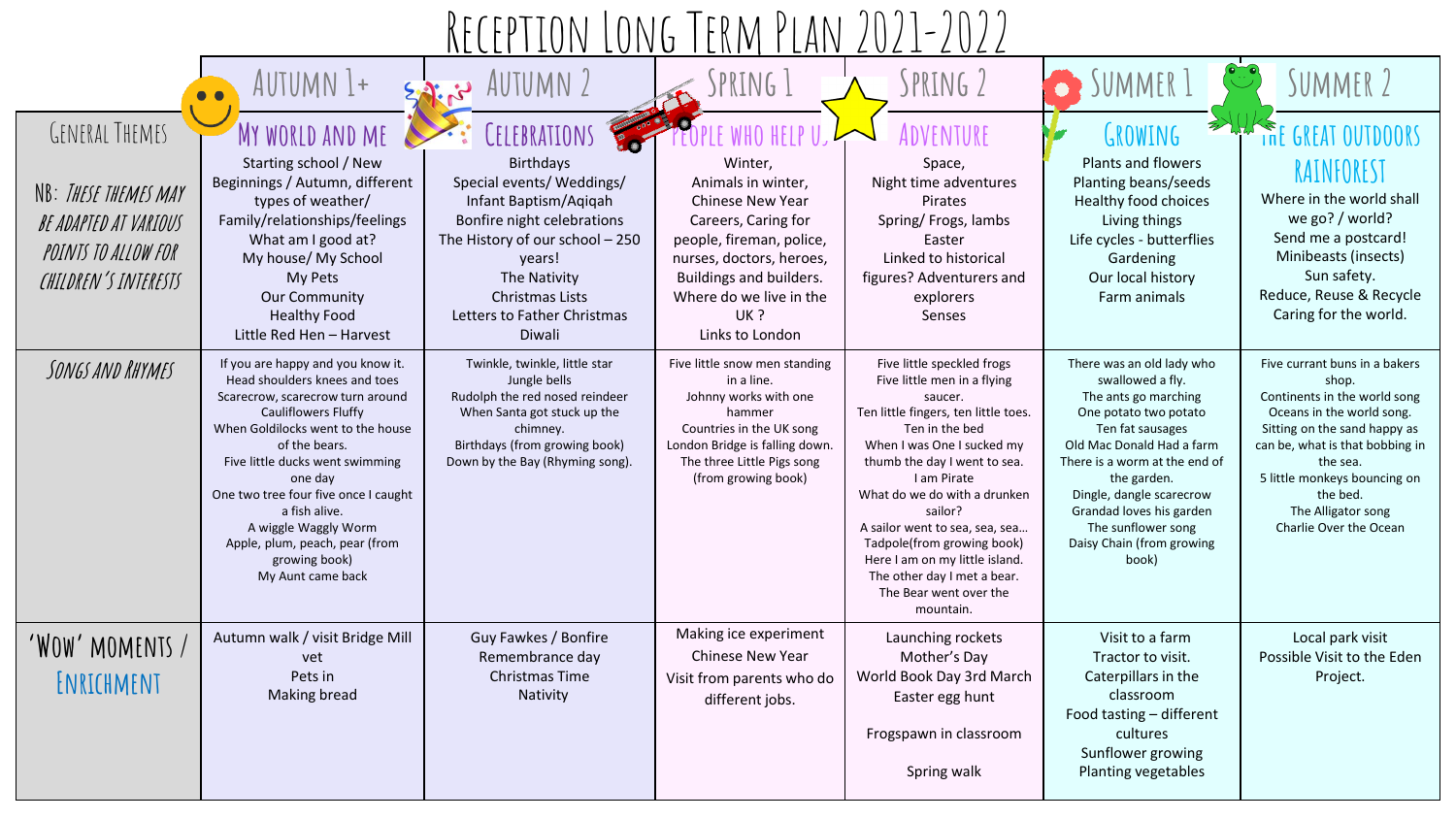|                       | AUTUMN I+                                                                                                                                                                                                                                                                                                                                                                                                                                                           | NUTUMN )                                                                                                                                                                                                                                                                                                  | PRING !                                                                                                                                                                                                                                                                                                             | SPRING 2                                                                                                                                                                                                                                                                                                                                                                                                                                                                                                                                                        | SUMMER                                                                                                                                                                                                                                                                                                                                                                                                                | SUMMER                                                                                                                                                                                                                                                                                                                                                                                                                                                                                                                              |
|-----------------------|---------------------------------------------------------------------------------------------------------------------------------------------------------------------------------------------------------------------------------------------------------------------------------------------------------------------------------------------------------------------------------------------------------------------------------------------------------------------|-----------------------------------------------------------------------------------------------------------------------------------------------------------------------------------------------------------------------------------------------------------------------------------------------------------|---------------------------------------------------------------------------------------------------------------------------------------------------------------------------------------------------------------------------------------------------------------------------------------------------------------------|-----------------------------------------------------------------------------------------------------------------------------------------------------------------------------------------------------------------------------------------------------------------------------------------------------------------------------------------------------------------------------------------------------------------------------------------------------------------------------------------------------------------------------------------------------------------|-----------------------------------------------------------------------------------------------------------------------------------------------------------------------------------------------------------------------------------------------------------------------------------------------------------------------------------------------------------------------------------------------------------------------|-------------------------------------------------------------------------------------------------------------------------------------------------------------------------------------------------------------------------------------------------------------------------------------------------------------------------------------------------------------------------------------------------------------------------------------------------------------------------------------------------------------------------------------|
|                       | MY WORLD AND ME!                                                                                                                                                                                                                                                                                                                                                                                                                                                    | CELEBRATIONS                                                                                                                                                                                                                                                                                              | PEOPLE WHO HELP US                                                                                                                                                                                                                                                                                                  | ADVENTURE!                                                                                                                                                                                                                                                                                                                                                                                                                                                                                                                                                      | GROWING!                                                                                                                                                                                                                                                                                                                                                                                                              | THE GREAT OUTDOORS!<br>RAINFORESTS                                                                                                                                                                                                                                                                                                                                                                                                                                                                                                  |
| HIGH QUALITY<br>TEXTS | Shine<br>Little Red Hen<br>Knock, knock open the door<br>The high Street<br>My Brother<br>My family make me laugh<br>Harry and his dinosaurs go to<br>school<br>My Perfect Pet<br>The Great Pet sale<br>Goldilocks and the three bears<br><b>Hairy McLary Rumpus at the</b><br><b>Vets</b><br>Grandfather and I<br>I don't want to wash my<br>hands.<br>Lunchtime<br>Pass the Jam Jim<br>Don't put your finger in the<br>jelly Nelly<br>Where is my Bear?<br>Dogger | Boa's Bad Birthday<br>The Frog and a very special day.<br>So Much<br>The Tiger who came to Tea<br>The Scarecrow's Wedding<br>This is how we do it<br>Lighting a Lamp (A Divali Story)<br>Eight Candles for counting (A<br>Chanukah story)<br><b>Stick Man</b><br>How to catch Santa<br>Snow in the Garden | One Snowy Night<br>Room on the Broom<br>Chinese New Year<br>Dragon Dance<br>Lanterns and Firecrackers<br>Snow penguin<br>What happens when<br>The Three Little Pigs<br>SuperTato<br>Snow bears<br>Zog<br>A squash and a squeeze<br>This is the house that jack<br>built<br>Mama Panja's Pancakes<br>Katie in London | Whatever Next!<br>How to catch a star!<br>Aliens' love underpants<br>Zoom, Rocket, Zoom<br>Here come the aliens<br>The Bear and the Starry<br>Night<br>Piece at last<br>Brown Bear Brown bear<br>what do you see?<br>What I like poetry<br>Day monkey/Night Monkey<br>The owl who was afraid of<br>the dark<br><b>Owl Babies</b><br>Little People Big Dreams<br>A home for a Pirate<br><b>The Night Pirates</b><br><b>Skullabones Island Five</b><br><b>Minutes to Bed</b><br>Use your imagination<br>Easter<br>Oi Frog<br>The Tadpoles Promise<br>Laura's wish | The Billy Goats Gruff<br>What the Ladybird Heard<br>Rosie's Walk<br>Handa's Hen<br>Jack and the Beanstalk<br>Jasper's bean<br>The enormous turnip<br>Titch<br><b>Bonkers about Beetroot</b><br><b>Oceans</b><br>Oliver's Vegetables<br><b>Usborn Farmyard tales</b><br>Russell the sheet<br>Snail trail<br>Caterpillar to butterfly<br>The hungry caterpillar<br>Yucky worms<br>Monkey Puzzle<br>Mad about minibeasts | Alba the 100 year old fish<br><b>Somebody Swallowed</b><br><b>Stanley</b><br>There's a shark in the park<br>Out there somewhere<br>Augustus and his smile<br>I don't like snakes.<br>My world your world<br>George saves the world by<br>lunch time<br>Michael Recycle<br>Dear Zoo!<br>The Selfish Crocodile<br>My World and Me.<br>After the storm and other<br>Percy the park keeper<br>stories.<br>Ruby Nettleship and the Ice<br>Lolly Adventure<br>What if?<br>Guess what I am<br>Rumble in the jungle<br>Giraffes can't dance |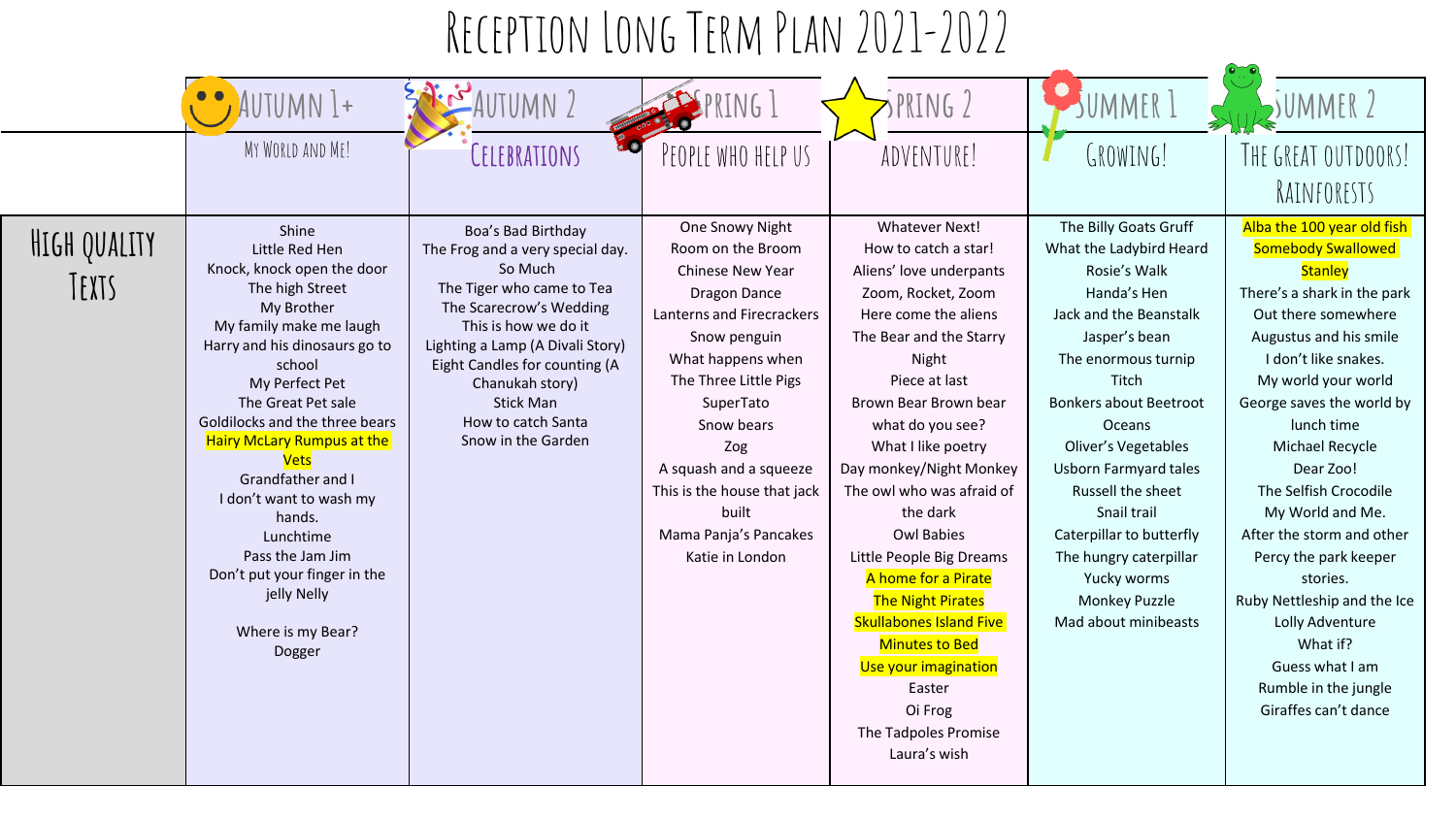|                       |                                                                                                                                                                                                                                                                                                                                                                                                                                                                                                                                                                                                                                                                                                                                                                                                                                       |              | INL CLI I LV I V LV I V I I LIN I I LIN I V                                                         | L V L L L V L L |          |                                  |  |  |
|-----------------------|---------------------------------------------------------------------------------------------------------------------------------------------------------------------------------------------------------------------------------------------------------------------------------------------------------------------------------------------------------------------------------------------------------------------------------------------------------------------------------------------------------------------------------------------------------------------------------------------------------------------------------------------------------------------------------------------------------------------------------------------------------------------------------------------------------------------------------------|--------------|-----------------------------------------------------------------------------------------------------|-----------------|----------|----------------------------------|--|--|
|                       | AUTUMN 1                                                                                                                                                                                                                                                                                                                                                                                                                                                                                                                                                                                                                                                                                                                                                                                                                              | AUTUMN 2     | SPRING 1                                                                                            | SPRING 2        | SUMMER 1 | SUMMER 2                         |  |  |
| <b>GENERAL THEMES</b> | MY WORLD AND ME                                                                                                                                                                                                                                                                                                                                                                                                                                                                                                                                                                                                                                                                                                                                                                                                                       | CELEBRATIONS | PEOPLE WHO HELP US                                                                                  | ADVENTURE       | GROWING  | THE GREAT OUTDOORS<br>RAINFOREST |  |  |
|                       | <b>Characteristics of Effective Learning</b><br>Playing and exploring: Children investigate and experience things, and 'have a go'. Children who actively participate in their own play develop a larger<br>store of information and experiences to draw on which positively supports their learning<br>Active learning: Children concentrate and keep on trying if they encounter difficulties. They are proud of their own achievements. For children to develop<br>into self-regulating, lifelong learners they are required to take ownership, accept challenges and learn persistence.<br>Creating and thinking critically: Children develop their own ideas and make links between these ideas. They think flexibly and rationally, drawing on<br>previous experiences which help them to solve problems and reach conclusions. |              |                                                                                                     |                 |          |                                  |  |  |
|                       | Unique Child: Every child is unique and has the potential to be resilient, capable, confident and self-assured.<br>Positive Relationships: Children flourish with warm, strong & positive partnerships between all staff and parents/carers. This promotes independence<br>across the EYFS curriculum. Children and practitioners are NOT alone - embrace each community.<br>Enabling environments: Children learn and develop well in safe and secure environments where routines are established and where adults respond to their<br>individual needs and passions and help them to build upon their learning over time.<br>Learning and Development: Children develop and learn at different rates (not in different ways as it stated 2017). We must be aware of children who need<br>greater support than others.               |              |                                                                                                     |                 |          |                                  |  |  |
|                       | PLAY: At Milton Abbot, we understand that children learn best when they are absorbed, interested and active. We understand that active learning involves<br>other children, adults, objects, ideas, stimuli and events that aim to engage and involve children for sustained periods. We believe that Early Years education<br>should be as practical as possible and therefore, we are proud that our EYFS setting has an underlying ethos of 'Learning through play'. PLAY is essential for<br>children's development across all areas. Play builds on children's confidence as they learn to explore, to relate to others around them and develop<br>relationships, set their own goals and solve problems. Children learn by leading their own play and by taking part in play which is guided by adults.                         |              |                                                                                                     |                 |          |                                  |  |  |
| ARCHING               |                                                                                                                                                                                                                                                                                                                                                                                                                                                                                                                                                                                                                                                                                                                                                                                                                                       |              | We will ensure that all children learn and develop well and are kept healthy and safe at ALL times. |                 |          |                                  |  |  |
| PRINCIPIFS            |                                                                                                                                                                                                                                                                                                                                                                                                                                                                                                                                                                                                                                                                                                                                                                                                                                       |              |                                                                                                     |                 |          |                                  |  |  |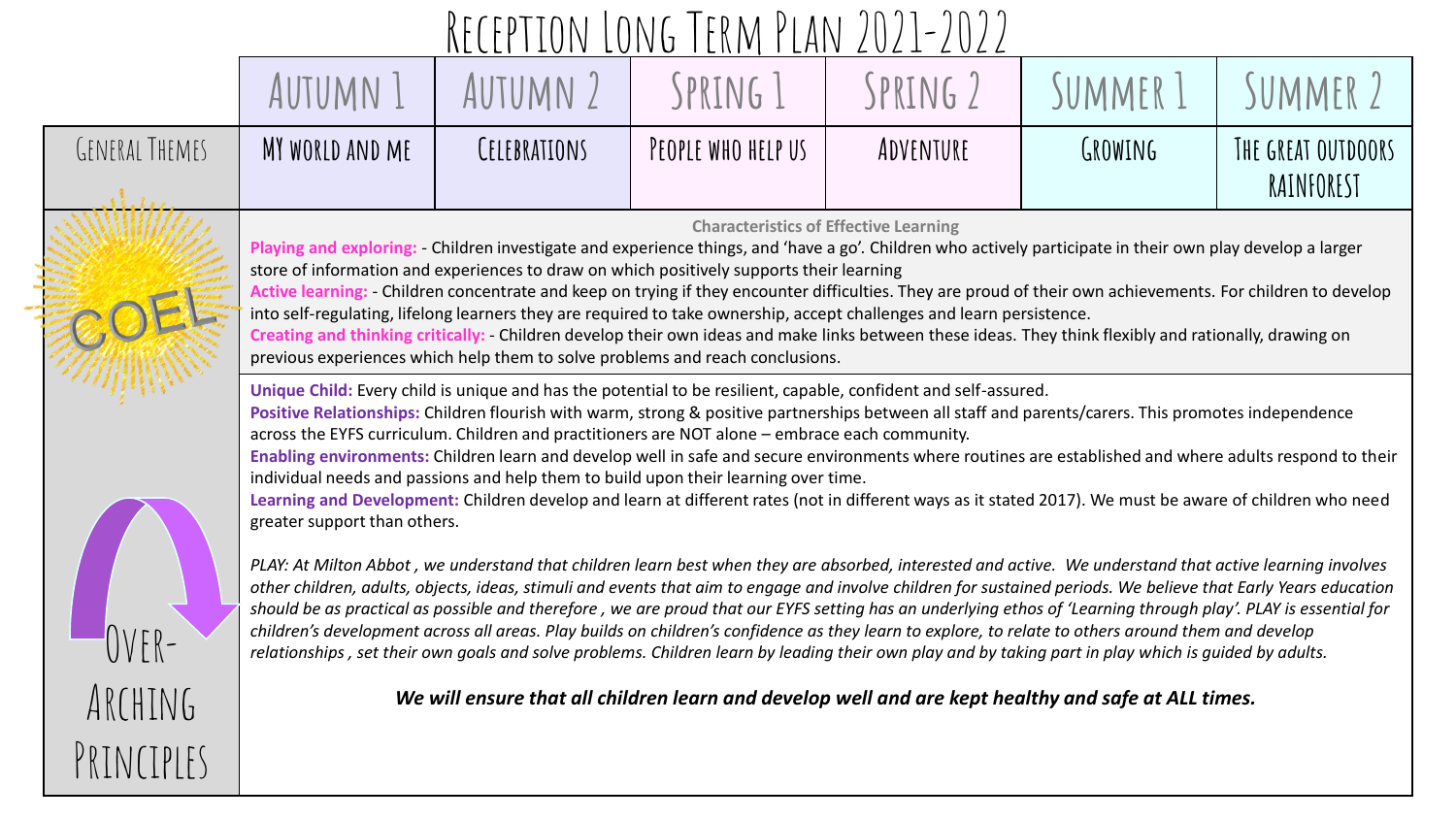| RECEPTION LONG TERM PLAN 2021-2022 |                                                                                       |                                                                                                                                  |                                                     |                                                                                                                         |                                                 |                                                                            |  |  |
|------------------------------------|---------------------------------------------------------------------------------------|----------------------------------------------------------------------------------------------------------------------------------|-----------------------------------------------------|-------------------------------------------------------------------------------------------------------------------------|-------------------------------------------------|----------------------------------------------------------------------------|--|--|
|                                    | AUTUMN 1                                                                              | AUTUMN 2                                                                                                                         | SPRING 1                                            | SPRING 2                                                                                                                | SUMMER 1                                        | SUMMER 2                                                                   |  |  |
| <b>GENERAL THEMES</b>              | MY WORLD AND ME                                                                       | CELEBRATIONS                                                                                                                     | PEOPLE WHO HELP US                                  | ADVENTURE                                                                                                               | <b>GROWING</b>                                  | THE GREAT OUTDOORS<br>RAINFOREST                                           |  |  |
| GLOBAL GOALS                       | QUALITY<br>Education                                                                  |                                                                                                                                  | <b>SUSTAINABLE CITIES</b><br><b>AND COMMUNITIES</b> |                                                                                                                         | $15$ LIFE                                       |                                                                            |  |  |
| ASSESSMENT<br>OPPORTUNITIES        | In-house - Baseline data on<br>entry<br>National Baseline data<br>Phonics assessments | Ongoing assessments<br>Pupil progress meetings<br><b>Parents Consultations</b><br>End of term Assessments<br>Phonics assessments | Ongoing assessments<br>Phonics assessments          | Pupil progress meetings<br><b>Parents Consultations</b><br>End of term Assessments<br>Phonics assessments<br>Moderation | Cluster moderation<br><b>EYFS team meetings</b> | Pupil progress meetings<br>Reports<br>Phonics assessments                  |  |  |
| PARENTAL<br>INVOLVEMENT            | Dojo involvement<br>Tapestry<br><b>Harvest Festival</b><br>Open mornings              | Dojo involvement<br>Tapestry<br>Nativity<br><b>Parents Consultations</b>                                                         | Dojo involvement<br>Tapestry                        | Dojo involvement<br>Tapestry<br><b>Parents Consultations</b><br>Easter Egg Hunt<br><b>Easter Service</b>                | Dojo involvement<br>Tapestry                    | Dojo involvement<br>Tapestry<br>Sports Day<br><b>Parents Consultations</b> |  |  |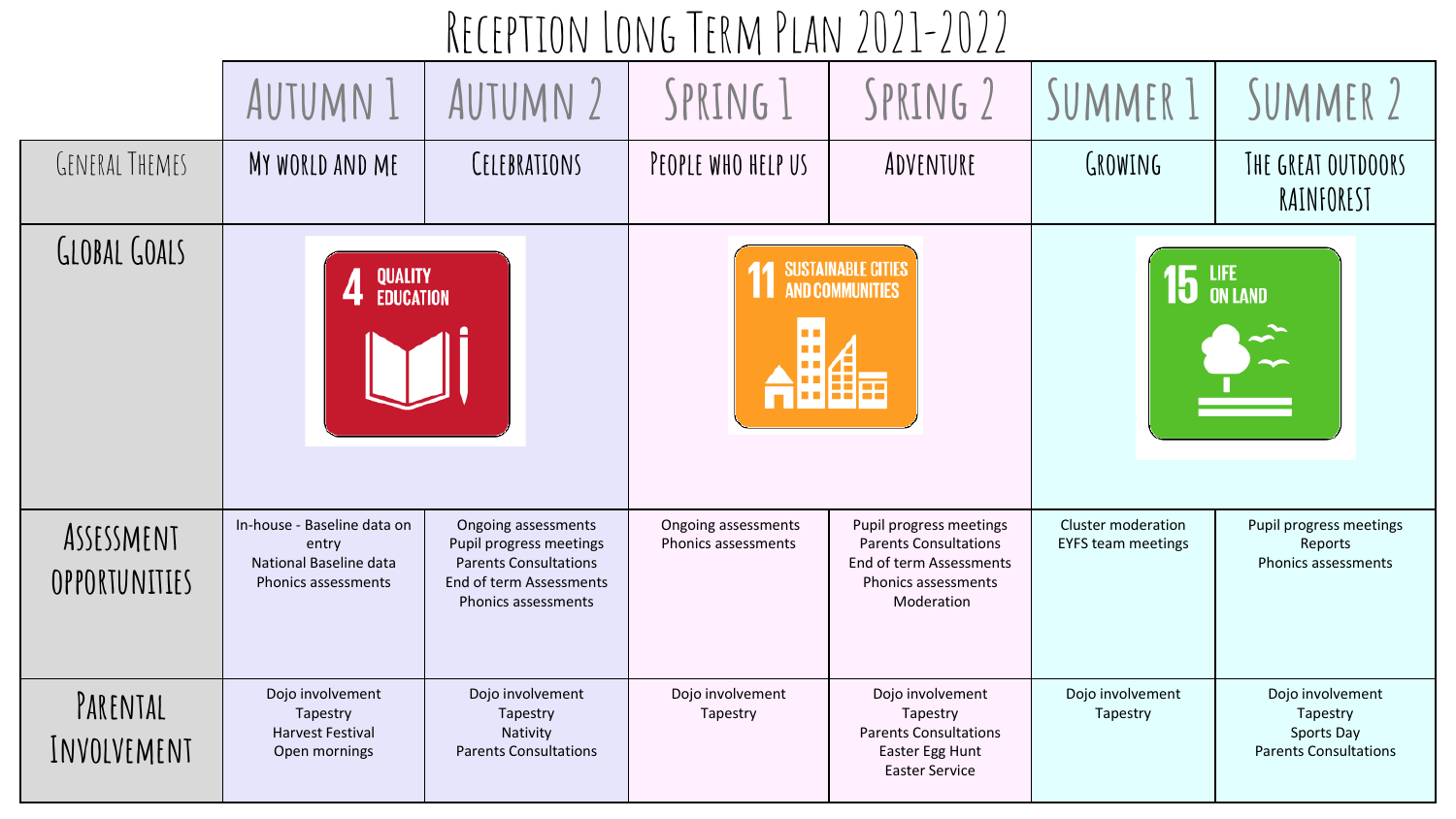#### Diversity Texts to be read throughout the year during story time sessions

| BAME MAIN                                                                                                                                                                                        | CULTURAL                                                                                         | NEURODIVERSITY                                                                                                    | PHYSICAL                                                 | DIFFERENT                                                                                                                                                           |
|--------------------------------------------------------------------------------------------------------------------------------------------------------------------------------------------------|--------------------------------------------------------------------------------------------------|-------------------------------------------------------------------------------------------------------------------|----------------------------------------------------------|---------------------------------------------------------------------------------------------------------------------------------------------------------------------|
| CHARACTERS                                                                                                                                                                                       | DIVERSITY                                                                                        |                                                                                                                   | <b>DISABILITIES</b>                                      | FAMILIES                                                                                                                                                            |
|                                                                                                                                                                                                  |                                                                                                  |                                                                                                                   |                                                          |                                                                                                                                                                     |
| So much<br><b>Astro Girl</b><br><b>Mommy saying</b><br>Full, full, full of love<br>15 things not to do with<br>a puppy<br>Jabari jumps<br>Izzy gizmo<br>Little people big dreams<br><b>books</b> | The big book of families<br><b>Maisie's scrapbook</b><br>The Golden domes and<br>silver lanterns | We're all wonders<br><b>Perfectly Norman</b><br>Incredible you<br>I see things differently<br>What makes me a me? | <b>When Charlie met Emma</b><br>Mila gets her super ears | My pirate mums<br>Peal Power and the girl<br>with two dads<br>We are family<br>More people to love me<br>Our class is a family<br><b>Heather has two</b><br>mummies |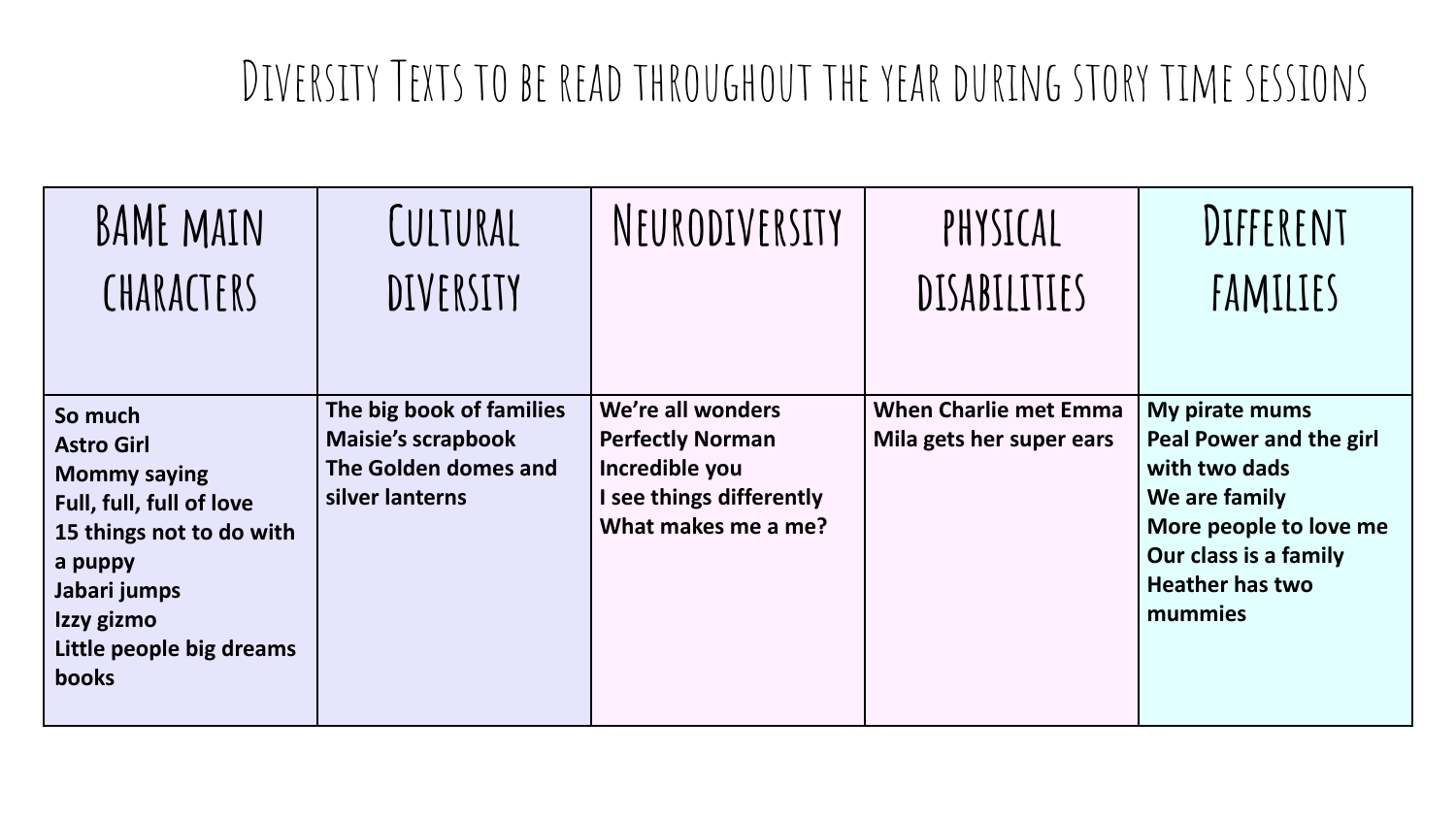| TERM PLAN 2021-2022                                                                                                                                                                                                                                                                                       |                                                                                                                                                                                                                                                                                                                                                                                                                                                                                                                                                                                                                                                                                                                                                                                                                    |                                                                                                                                                                                                                                                                                                                                                                                                                                                                                                                                                                                                                                                                                                                                                                                                                                                                                                                                                                                                                                                                                                                   |                                                                                                                                                                                                                                                                                                                                                                                                                                                                                                                                                                                                                                                                                                   |                                                                                                                                                                                                                                                                                                                                                                                                                                                                                                                                                                                       |                                                                                                                                                                                                                                                                                                                                                                                                                                                            |                                                                                                                                                                                                                                                                                                                                                                          |  |
|-----------------------------------------------------------------------------------------------------------------------------------------------------------------------------------------------------------------------------------------------------------------------------------------------------------|--------------------------------------------------------------------------------------------------------------------------------------------------------------------------------------------------------------------------------------------------------------------------------------------------------------------------------------------------------------------------------------------------------------------------------------------------------------------------------------------------------------------------------------------------------------------------------------------------------------------------------------------------------------------------------------------------------------------------------------------------------------------------------------------------------------------|-------------------------------------------------------------------------------------------------------------------------------------------------------------------------------------------------------------------------------------------------------------------------------------------------------------------------------------------------------------------------------------------------------------------------------------------------------------------------------------------------------------------------------------------------------------------------------------------------------------------------------------------------------------------------------------------------------------------------------------------------------------------------------------------------------------------------------------------------------------------------------------------------------------------------------------------------------------------------------------------------------------------------------------------------------------------------------------------------------------------|---------------------------------------------------------------------------------------------------------------------------------------------------------------------------------------------------------------------------------------------------------------------------------------------------------------------------------------------------------------------------------------------------------------------------------------------------------------------------------------------------------------------------------------------------------------------------------------------------------------------------------------------------------------------------------------------------|---------------------------------------------------------------------------------------------------------------------------------------------------------------------------------------------------------------------------------------------------------------------------------------------------------------------------------------------------------------------------------------------------------------------------------------------------------------------------------------------------------------------------------------------------------------------------------------|------------------------------------------------------------------------------------------------------------------------------------------------------------------------------------------------------------------------------------------------------------------------------------------------------------------------------------------------------------------------------------------------------------------------------------------------------------|--------------------------------------------------------------------------------------------------------------------------------------------------------------------------------------------------------------------------------------------------------------------------------------------------------------------------------------------------------------------------|--|
|                                                                                                                                                                                                                                                                                                           | AUTUMN 1                                                                                                                                                                                                                                                                                                                                                                                                                                                                                                                                                                                                                                                                                                                                                                                                           | AUTUMN 2                                                                                                                                                                                                                                                                                                                                                                                                                                                                                                                                                                                                                                                                                                                                                                                                                                                                                                                                                                                                                                                                                                          | SPRING 1                                                                                                                                                                                                                                                                                                                                                                                                                                                                                                                                                                                                                                                                                          | SPRING 2                                                                                                                                                                                                                                                                                                                                                                                                                                                                                                                                                                              | SUMMER 1                                                                                                                                                                                                                                                                                                                                                                                                                                                   | SUMMER 2                                                                                                                                                                                                                                                                                                                                                                 |  |
| GENERAL THEMES                                                                                                                                                                                                                                                                                            | MY WORLD AND ME                                                                                                                                                                                                                                                                                                                                                                                                                                                                                                                                                                                                                                                                                                                                                                                                    | CELEBRATIONS                                                                                                                                                                                                                                                                                                                                                                                                                                                                                                                                                                                                                                                                                                                                                                                                                                                                                                                                                                                                                                                                                                      | PEOPLE WHO HELP US                                                                                                                                                                                                                                                                                                                                                                                                                                                                                                                                                                                                                                                                                | ADVENTURE                                                                                                                                                                                                                                                                                                                                                                                                                                                                                                                                                                             | GROWING                                                                                                                                                                                                                                                                                                                                                                                                                                                    | THE GREAT OUTDOORS<br>RAINFORESTS                                                                                                                                                                                                                                                                                                                                        |  |
| COMMUNICATION AND<br>LANGUAGE<br>Talk to parents about what language<br>they speak at home, try and learn a<br>few key words and celebrate<br>multilingualism in your setting.                                                                                                                            |                                                                                                                                                                                                                                                                                                                                                                                                                                                                                                                                                                                                                                                                                                                                                                                                                    | The development of children's spoken language underpins all seven areas of learning and development. Children's back-and-forth interactions from an early age form the foundations for<br>language and cognitive development. The number and quality of the conversations they have with adults and peers throughout the day in a language-rich environment is crucial. By<br>commenting on what children are interested in or doing, and echoing back what they say with new vocabulary added, practitioners will build children's language effectively. Reading<br>frequently to children, and engaging them actively in stories, non-fiction, rhymes and poems, and then providing them with extensive opportunities to use and embed new words in a range<br>of contexts, will give children the opportunity to thrive. Through conversation, story-telling and role play, where children share their ideas with support and modelling from their teacher,<br>and sensitive questioning that invites them to elaborate, children become comfortable using a rich range of vocabulary and language structures. |                                                                                                                                                                                                                                                                                                                                                                                                                                                                                                                                                                                                                                                                                                   |                                                                                                                                                                                                                                                                                                                                                                                                                                                                                                                                                                                       |                                                                                                                                                                                                                                                                                                                                                                                                                                                            |                                                                                                                                                                                                                                                                                                                                                                          |  |
| Whole EYFS Focus - C&L is<br>developed throughout the<br>year through high quality<br>interactions, daily group<br>discussions, sharing circles,<br>PSHE times, stories,<br>singing, speech and<br>language interventions, Pie<br>Corbett T4W actions.<br>DAILY STORY TIME<br>USING HIGH QUALITY<br>TEXTS | <b>Welcome to EYFS</b><br>Settling in activities<br>Making friends<br>Children talking about<br>experiences that are familiar to<br>them<br>What are your passions / goals<br>/ dreams?<br>Show an interest in the lives of<br>other people<br>Follow instructions (settling in,<br>putting my things away)<br>Showing an understanding of<br>preposition.<br>Develop vocabulary:<br>Introducing new vocabulary<br>each day. new vocabulary<br>Model talk routines through<br>the day. For example, arriving<br>in school: "Good morning, how<br>are you?") Learn rhymes,<br>poems and songs. $-$<br>Introducing rhyming bags.<br>Listening and responding to<br>stories. Joining in with<br>repeating phrases.<br>Model using the language of<br>negotiation - May I? Would it<br>be alright?<br>I like I dislike | Tell me a story!<br>Talk about family routines and<br>special occasions.<br>Introducing new vocabulary<br>each day.<br>Tell me a story - retelling<br>stories: talk for writing<br>Story language<br>Listening and responding to<br>stories<br>Talk about the patterns of the<br>text.<br>Following instructions<br>Takes part in discussion<br>Understand how to listen<br>carefully and why listening is<br>important.<br>Choose books that will develop<br>their vocabulary.<br>Learn rhymes, poems and<br>songs. - Making mistakes and<br>missing out words.<br>Puppet and resource or the<br>children to make up stories.<br>I have noticed                                                                                                                                                                                                                                                                                                                                                                                                                                                                  | Tell me why!<br>Introducing new vocabulary<br>each day.<br>Ask's how and why questions<br>Retell a story with story<br>language<br>Remember key points from a<br>story<br>Joining in with repeating<br>phrases.<br>Story invention - talk it!<br>Using story books to focus on<br>predictions and explanations.<br>Speculate what might happen<br>if<br>Ask questions to find out more<br>and to check they understand<br>what has been said to them.<br>I can describe events (Chinese<br>New Year)<br>Listen to and talk about stories<br>to build familiarity and<br>understanding.<br>Learn rhymes, poems and<br>songs. Puppet and resource or<br>the children to make up stories.<br>Because | <b>Explain to me!</b><br>Introducing new vocabulary<br>each day.<br>Reciting poems and songs<br>I can learn and recite, poems<br>and songs: Rhyme of the week<br>Tell me a story - retelling stories:<br>talk for writing<br>I can listen to and engage in and<br>talk about selected non-fiction<br>I can articulate my ideas and<br>thoughts into well-formed<br>sentences<br>I ask questions to find out more<br>Talk about how they will<br>accomplish a task.<br>Using the language $-$ "I think<br>that"<br>I agree<br>I disagree<br>In my opinion<br>Making up nonsense rhymes | Can you recount an event?<br>Introducing new vocabulary<br>each day.<br>I can learn and recite, poems<br>and songs: Rhyme of the week<br>I can listen to, engage in and talk<br>about non-fiction<br>Using the iPad to take a<br>photograph<br>I can describe events in some<br>detail: farm trip, frog life cycle<br>Adult adding words to what the<br>children say.<br>Encourage children to use the<br>language "first, last, next,<br>before, after, " | Tell me about differences?<br>Introducing new vocabulary<br>each day.<br>I can learn and recite, poems<br>and songs: Rhyme of the week<br>I can talk about similarities<br>and differences between<br>things in the past and now<br>I can talk about the<br>experiences I have had at<br>different points in the school<br>year (end of year to pass onto<br>new cohort) |  |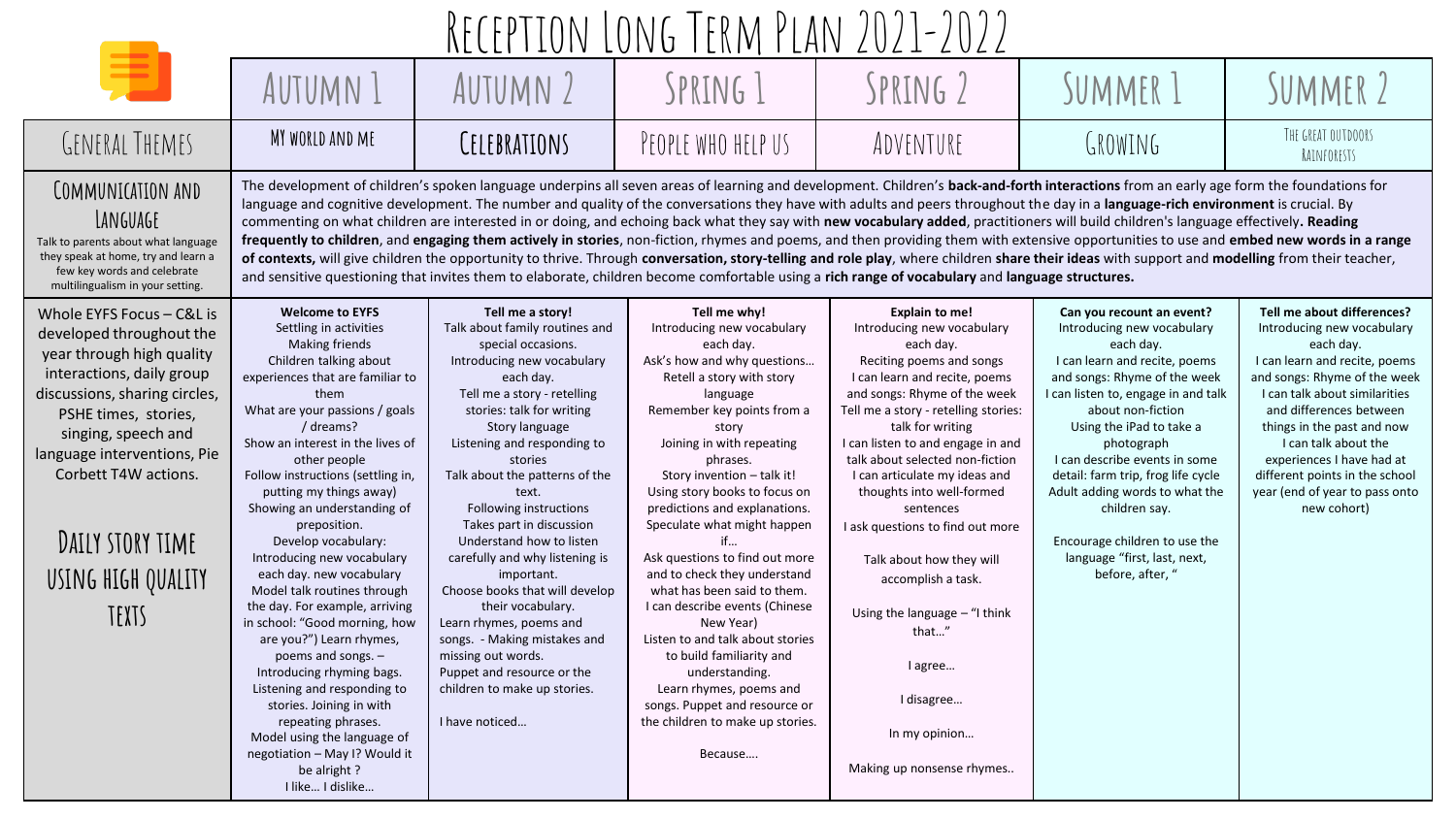|                                                             | <u>RECEPTION LONG TERM PLAN 2021-2022</u>                                                                                                                                                                                                                                                                                                                                                                                                                                                                 |                                                                                                                                                                                                                                                                                                                                                                                                                                                                                                                                                                                                                                                                                                                                                                                                                                                                                                                                                                                                                                                                                    |                                                                                                                                                                                                                                                   |                                                                                                                                                                                                                                                        |                                                                                                                                                                                                                                                                                             |                                                                                                                                                                                                                                                                                                                                               |  |  |  |
|-------------------------------------------------------------|-----------------------------------------------------------------------------------------------------------------------------------------------------------------------------------------------------------------------------------------------------------------------------------------------------------------------------------------------------------------------------------------------------------------------------------------------------------------------------------------------------------|------------------------------------------------------------------------------------------------------------------------------------------------------------------------------------------------------------------------------------------------------------------------------------------------------------------------------------------------------------------------------------------------------------------------------------------------------------------------------------------------------------------------------------------------------------------------------------------------------------------------------------------------------------------------------------------------------------------------------------------------------------------------------------------------------------------------------------------------------------------------------------------------------------------------------------------------------------------------------------------------------------------------------------------------------------------------------------|---------------------------------------------------------------------------------------------------------------------------------------------------------------------------------------------------------------------------------------------------|--------------------------------------------------------------------------------------------------------------------------------------------------------------------------------------------------------------------------------------------------------|---------------------------------------------------------------------------------------------------------------------------------------------------------------------------------------------------------------------------------------------------------------------------------------------|-----------------------------------------------------------------------------------------------------------------------------------------------------------------------------------------------------------------------------------------------------------------------------------------------------------------------------------------------|--|--|--|
|                                                             | <b>AUTUMN 1</b>                                                                                                                                                                                                                                                                                                                                                                                                                                                                                           | AUTUMN 2                                                                                                                                                                                                                                                                                                                                                                                                                                                                                                                                                                                                                                                                                                                                                                                                                                                                                                                                                                                                                                                                           | SPRING 1                                                                                                                                                                                                                                          | SPRING 2                                                                                                                                                                                                                                               | SUMMER 1                                                                                                                                                                                                                                                                                    | SUMMER 2                                                                                                                                                                                                                                                                                                                                      |  |  |  |
| GENERAL THEMES                                              | MY WORLD AND ME                                                                                                                                                                                                                                                                                                                                                                                                                                                                                           | CELEBRATIONS                                                                                                                                                                                                                                                                                                                                                                                                                                                                                                                                                                                                                                                                                                                                                                                                                                                                                                                                                                                                                                                                       | PEOPLE WHO HELP US                                                                                                                                                                                                                                | ADVENTURE!                                                                                                                                                                                                                                             | GROWING!                                                                                                                                                                                                                                                                                    | THE GREAT OUTDOORS<br>RAINFORESTS                                                                                                                                                                                                                                                                                                             |  |  |  |
| PERSONAL, SOCIAL AND<br>EMOTIONAL DEVELOPMENT               |                                                                                                                                                                                                                                                                                                                                                                                                                                                                                                           | Children's personal, social and emotional development (PSED) is crucial for children to lead healthy and happy lives, and is fundamental to their cognitive development. Underpinning their personal development<br>are the important attachments that shape their social world. Strong, warm and supportive relationships with adults enable children to learn how to understand their own feelings and those of others. Children<br>should be supported to manage emotions, develop a positive sense of self, set themselves simple goals, have confidence in their own abilities, to persist and wait for what they want and direct attention as<br>necessary. Through adult modelling and guidance, they will learn how to look after their bodies, including healthy eating, and manage personal needs independently. Through supported interaction with other<br>children, they learn how to make good friendships, co-operate and resolve conflicts peaceably. These attributes will provide a secure platform from which children can achieve at school and in later life. |                                                                                                                                                                                                                                                   |                                                                                                                                                                                                                                                        |                                                                                                                                                                                                                                                                                             |                                                                                                                                                                                                                                                                                                                                               |  |  |  |
| MANAGING SELF<br>SELF REGULATION<br>MAKING<br>RELATIONSHIPS | <b>SCARF - Family and</b><br><b>Friendships</b><br>Who are our special<br>people?<br>Our special people balloons<br>Same or different?<br>Surprises and secrets<br>Good or bad touches?<br><b>SCARF: Safe</b><br><b>Relationships</b><br>Who can help?<br>Harold has a bad day<br>It's not fair!<br>Why we have class rules<br>Harold's school rules<br>See themselves as values<br>individuals.<br>Handwashing<br>Class rules: Behavioural<br>expectations in the<br>class/boundaries set<br>Class rules | <b>Respecting Ourselves and</b><br><b>Others</b><br><b>Good friends</b><br>Keeping privates private<br>Unkind, tease or bully?<br>Talking about feeling<br>"It looks like you are cross that.<br>"Modelling own feelings "I am<br>feeling a bit cross so I am going<br>to calm down by"<br>Ask the children how they might<br>make people feel better when<br>they are sad or cross.                                                                                                                                                                                                                                                                                                                                                                                                                                                                                                                                                                                                                                                                                               | <b>SCARF: Belonging to a</b><br><b>Community</b><br>Taking care of something<br>Around and about school<br>How are you listening<br>Pass on the praise!<br>Show resilience and<br>Perseverance in the face of<br>challenge.<br>Being independent. | <b>Media Literacy and Digital</b><br><b>Resilience</b><br><b>Sharing pictures</b><br><b>SCARF: Money and Work</b><br><b>Harold's Money</b><br>How should we look after our<br>money?<br><b>SMART rules</b><br>Talk about the perspectives of<br>others | <b>SCARF: Physical Health and</b><br><b>Mental Wellbeing</b><br>Eat well<br>Harold's wash and brush up<br>Catch it! Bin it! Kill it!<br>I can eat a rainbow<br><b>Super sleep</b><br><b>Healthy me</b><br>Inside my wonderful body!<br>Healthy Eating, sleeping, exercise,<br>oral hygiene. | <b>Growing and Changing</b><br>Thinking about feeling<br>Our feelings<br><b>Feelings and bodies</b><br><b>Harold loses Geoffrey</b><br>Harold learns to ride his bike<br>Then and Now<br><b>SCARF: Keeping Safe</b><br>What could Harold do?<br>Taking care of a baby<br><b>Basic First aid</b><br>Transition into Year 1<br>Year 1 readiness |  |  |  |

**Early learning Goals**: Show an understanding of their own feelings and those of others, and begin to **regulate their behaviour accordingly**. Set and work towards simple goals, being able to wait for what they want and **control their immediate impulses when appropriate**. Give **focused attention to what the teacher says**, responding appropriately even when engaged in activity, and show an ability to follow instructions involving several ideas or actions.

**\* Controlling own feelings and behaviours \*Applying personalised strategies to return to a state of calm \*Being able to curb impulsive behaviours \*Being able to concentrate on a task \*Being able to ignore distractions \*Behaving in ways that are pro-social \*Planning \*Thinking before acting \*Delaying gratification \* Persisting in the face of difficulty.**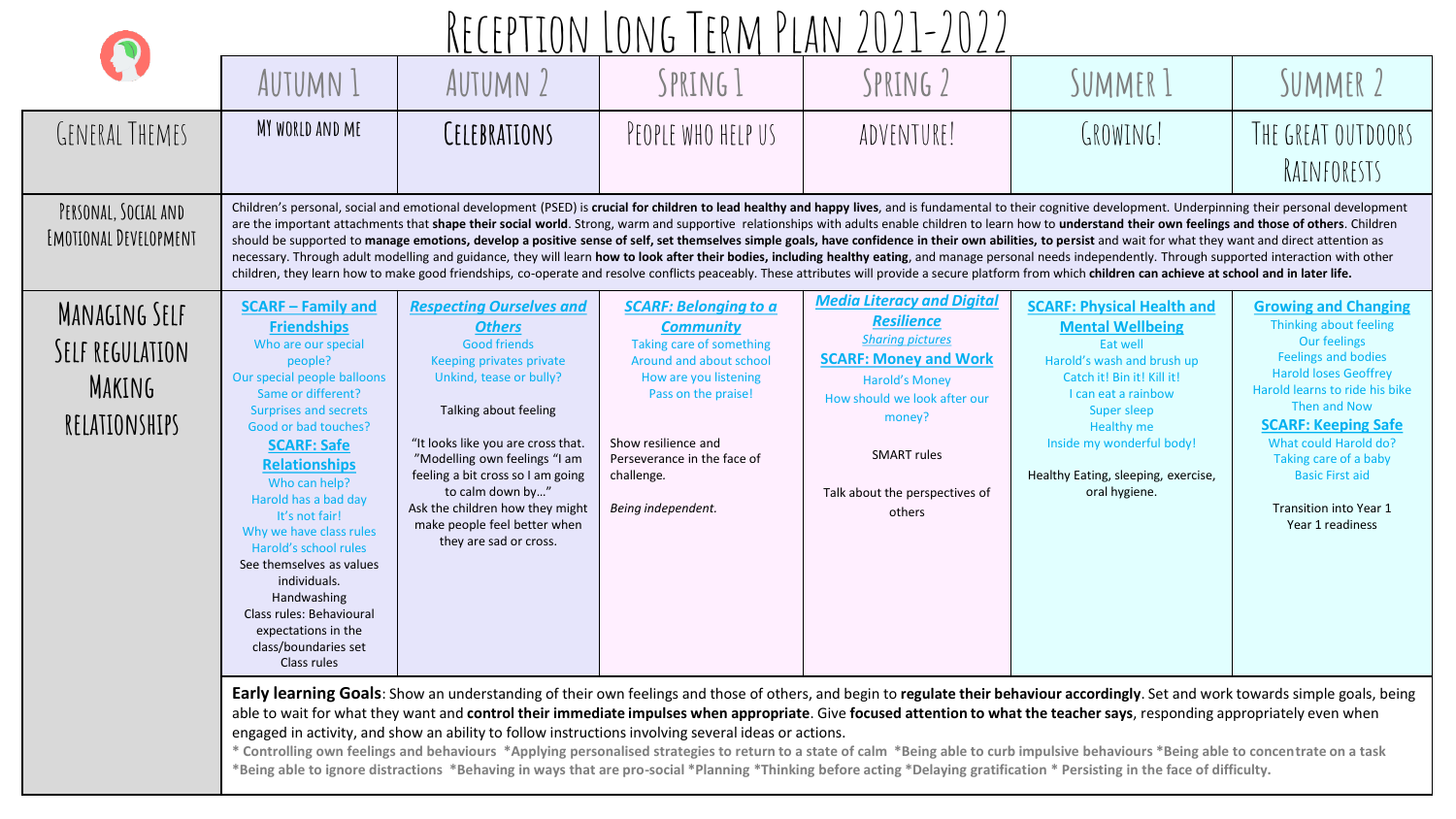|                                                                                                                                                                                                                                        |                                                                                                                                                                                                                                                                                                                                                                                                                                                                                                                                                                                                                                                                                                                                                                                                                                                                                                                                                                                                                                                                                                                                                                                                                                                                                                                                                                                                                                                                                                                                                                                          |                                                                                                                                                                                                                                                                                                                                                                                                                                                                                                                                                                                                                                                                                                                                                                                                                                                                                                                                                                                                                                                                                                                                | RECEPTION LONG TERM PLAN 2021-2022                                                                                                                                                                                                                                                                                         |                                                                                                                                                                                                                |                                                                                                                                                                                                                                                                                        |                                                                                                                                                                                                                                                                                                                                                         |  |  |  |
|----------------------------------------------------------------------------------------------------------------------------------------------------------------------------------------------------------------------------------------|------------------------------------------------------------------------------------------------------------------------------------------------------------------------------------------------------------------------------------------------------------------------------------------------------------------------------------------------------------------------------------------------------------------------------------------------------------------------------------------------------------------------------------------------------------------------------------------------------------------------------------------------------------------------------------------------------------------------------------------------------------------------------------------------------------------------------------------------------------------------------------------------------------------------------------------------------------------------------------------------------------------------------------------------------------------------------------------------------------------------------------------------------------------------------------------------------------------------------------------------------------------------------------------------------------------------------------------------------------------------------------------------------------------------------------------------------------------------------------------------------------------------------------------------------------------------------------------|--------------------------------------------------------------------------------------------------------------------------------------------------------------------------------------------------------------------------------------------------------------------------------------------------------------------------------------------------------------------------------------------------------------------------------------------------------------------------------------------------------------------------------------------------------------------------------------------------------------------------------------------------------------------------------------------------------------------------------------------------------------------------------------------------------------------------------------------------------------------------------------------------------------------------------------------------------------------------------------------------------------------------------------------------------------------------------------------------------------------------------|----------------------------------------------------------------------------------------------------------------------------------------------------------------------------------------------------------------------------------------------------------------------------------------------------------------------------|----------------------------------------------------------------------------------------------------------------------------------------------------------------------------------------------------------------|----------------------------------------------------------------------------------------------------------------------------------------------------------------------------------------------------------------------------------------------------------------------------------------|---------------------------------------------------------------------------------------------------------------------------------------------------------------------------------------------------------------------------------------------------------------------------------------------------------------------------------------------------------|--|--|--|
|                                                                                                                                                                                                                                        | AUTUMN 1                                                                                                                                                                                                                                                                                                                                                                                                                                                                                                                                                                                                                                                                                                                                                                                                                                                                                                                                                                                                                                                                                                                                                                                                                                                                                                                                                                                                                                                                                                                                                                                 | AUTUMN 2                                                                                                                                                                                                                                                                                                                                                                                                                                                                                                                                                                                                                                                                                                                                                                                                                                                                                                                                                                                                                                                                                                                       | SPRING 1                                                                                                                                                                                                                                                                                                                   | SPRING 2                                                                                                                                                                                                       | SUMMER 1                                                                                                                                                                                                                                                                               | SUMMER 2                                                                                                                                                                                                                                                                                                                                                |  |  |  |
| <b>GENERAL THEMES</b>                                                                                                                                                                                                                  | MY WORLD AND ME                                                                                                                                                                                                                                                                                                                                                                                                                                                                                                                                                                                                                                                                                                                                                                                                                                                                                                                                                                                                                                                                                                                                                                                                                                                                                                                                                                                                                                                                                                                                                                          | CELEBRATIONS                                                                                                                                                                                                                                                                                                                                                                                                                                                                                                                                                                                                                                                                                                                                                                                                                                                                                                                                                                                                                                                                                                                   | PEOPLE WHO HELP US                                                                                                                                                                                                                                                                                                         | ADVENTURE!                                                                                                                                                                                                     | GROWING!                                                                                                                                                                                                                                                                               | THE GREAT OUTDOORS<br>RAINFORESTS                                                                                                                                                                                                                                                                                                                       |  |  |  |
| PHYSICAL<br>DEVELOPMENT                                                                                                                                                                                                                |                                                                                                                                                                                                                                                                                                                                                                                                                                                                                                                                                                                                                                                                                                                                                                                                                                                                                                                                                                                                                                                                                                                                                                                                                                                                                                                                                                                                                                                                                                                                                                                          | Physical activity is vital in children's all-round development, enabling them to pursue happy, healthy and active lives. Gross and fine motor experiences develop incrementally throughout early childhood,<br>starting with sensory explorations and the development of a child's strength, co-ordination and positional awareness through tummy time, crawling and play movement with both objects and adults. By<br>creating games and providing opportunities for play both indoors and outdoors, adults can support children to develop their core strength, stability, balance, spatial awareness, co-ordination and agility.<br>Gross motor skills provide the foundation for developing healthy bodies and social and emotional well-being. Fine motor control and precision helps with hand-eye coordination, which is later linked to early<br>literacy. Repeated and varied opportunities to explore and play with small world activities, puzzles, arts and crafts and the practice of using small tools, with feedback and support from adults, allow children to<br>develop proficiency, control and confidence. |                                                                                                                                                                                                                                                                                                                            |                                                                                                                                                                                                                |                                                                                                                                                                                                                                                                                        |                                                                                                                                                                                                                                                                                                                                                         |  |  |  |
| <b>HINE MOTOR</b><br>Continuously check the process of<br>children's handwriting (pencil grip and<br>letter formation, including<br>directionality). Provide extra help and<br>guidance when needed.<br><b>DAILY OPPORTUNITIES FOR</b> | Threading, cutting, weaving,<br>playdough, Fine Motor activities.<br>Manipulate objects with good fine<br>motor skills<br>Draw lines and circles using gross<br>motor movements<br>Hold pencil/paint brush beyond<br>whole hand grasp<br>Pencil Grip<br>Taking shoes and coats off and<br>putting them on<br><b>Cutting with Scissors</b>                                                                                                                                                                                                                                                                                                                                                                                                                                                                                                                                                                                                                                                                                                                                                                                                                                                                                                                                                                                                                                                                                                                                                                                                                                                | Threading, cutting, weaving,<br>playdough, Fine Motor activities.<br>Develop muscle tone to put pencil<br>pressure on paper<br>Use tools to effect changes to<br>materials<br>Show preference for dominant<br>hand<br>Engage children in structured<br>activities: guide them in what to<br>draw, write or copy. Teach and<br>model correct letter formation.<br><b>Cutting with Scissors</b>                                                                                                                                                                                                                                                                                                                                                                                                                                                                                                                                                                                                                                                                                                                                  | Threading, cutting, weaving,<br>playdough, Fine Motor activities.<br>Begin to form letters correctly<br>Handle tools, objects, construction<br>and malleable materials with<br>increasing control<br>Encourage children to draw freely.<br>Holding Small Items /<br>Button Clothing / zips<br><b>Cutting with Scissors</b> | Threading, cutting, weaving,<br>playdough, Fine Motor activities.<br>Hold pencil effectively with<br>comfortable grip. Forms<br>recognisable letters, most<br>correctly formed<br><b>Cutting with Scissors</b> | Threading, cutting, weaving,<br>playdough, Fine Motor activities<br>Develop pencil grip and letter<br>formation continually<br>Use one hand consistently for fine<br>motor tasks<br>Cut along a straight line with<br>scissors /<br>Start to cut along a curved line, like<br>a circle | Threading, cutting, weaving,<br>playdough, Fine Motor activities.<br>Form letters correctly<br>Cut a shape out using scissors<br>Begin to draw diagonal lines, like<br>in a triangle / Start to colour inside<br>the lines of a picture<br>Draw pictures that are<br>recognisable<br>Build things with smaller linking<br>blocks, such as Duplo or Lego |  |  |  |
| FINE MOTOR ACTIVITIES<br><b>INCLUDING LETTER</b><br>FORMATION                                                                                                                                                                          | Real PE<br>Coordination - Footwork<br>Static Balance - One Leg                                                                                                                                                                                                                                                                                                                                                                                                                                                                                                                                                                                                                                                                                                                                                                                                                                                                                                                                                                                                                                                                                                                                                                                                                                                                                                                                                                                                                                                                                                                           | <b>Real PE</b><br>Dynamic Balance to Agility -<br>Jumping and landing<br><b>Static Balance - Seated</b>                                                                                                                                                                                                                                                                                                                                                                                                                                                                                                                                                                                                                                                                                                                                                                                                                                                                                                                                                                                                                        | Real PE<br>Dynamic Balance - On the line<br>Static Balance - Stance                                                                                                                                                                                                                                                        | Real PE<br>Coordination - Ball Skills<br>Counter Balance<br>With a partner                                                                                                                                     | Real PE<br>Coordination - Sending and<br>Receiving<br>Agility - Reaction/Response                                                                                                                                                                                                      | Real PE<br>Agility - Ball Chasing<br>Static Balance - Floor Work<br>Sports day                                                                                                                                                                                                                                                                          |  |  |  |
| GROSS<br>MOTOR                                                                                                                                                                                                                         | Healthy food<br>Washing hands<br>Putting on coats independently<br>Putting on shoes independently<br>Caring and using tools safely                                                                                                                                                                                                                                                                                                                                                                                                                                                                                                                                                                                                                                                                                                                                                                                                                                                                                                                                                                                                                                                                                                                                                                                                                                                                                                                                                                                                                                                       | Describing changes to the body<br>when they are occur when feeling<br>unwell, anxious, tired, angry<br>or sad                                                                                                                                                                                                                                                                                                                                                                                                                                                                                                                                                                                                                                                                                                                                                                                                                                                                                                                                                                                                                  | Road Safety                                                                                                                                                                                                                                                                                                                | Sensible amount of screen time.                                                                                                                                                                                | Washing hands<br>Healthy Eating, sleeping, exercise,<br>oral hygiene.                                                                                                                                                                                                                  | Staying Safe in the Sun<br>Describing changes to the body<br>when they are occur when feeling<br>unwell, anxious, tired, angry<br>or sad                                                                                                                                                                                                                |  |  |  |
| DAILY GO NOODLE<br>OPPORTUNITIES                                                                                                                                                                                                       | CONTINUOUS PROVISION; Cooperation games i.e. parachute games, Climbing - outdoor equipment., Help individual children to develop good personal hygiene, . Provide regular reminders about thorough handwashing and<br>toileting. Crates play-climbing, Provide a range of wheeled resources for children to balance, sit or ride on, or pull and push.<br>Revise and refine the fundamental movement skills they have already acquired: - rolling - crawling - walking - jumping - running - hopping - skipping - climbing<br>Progress towards a more fluent style of moving, with developing control and grace.<br>Develop the overall body strength, coordination, balance and agility needed to engage successfully with future physical education sessions and other physical disciplines including dance, gymnastics, and sport.<br>Develop their small motor skills so that they can use a range of tools competently, safely and confidently. Suggested tools: pencils for drawing and writing, paintbrushes, scissors, knives, forks and spoons.<br>Use their core muscle strength to achieve a good posture when sitting at a table or sitting on the floor.<br>Confidently and safely use a range of large and small apparatus indoors and outside, alone and in a group. Develop overall body-strength, balance, co-ordination and agility.<br>Further develop and refine a range of ball skills including: throwing, catching, kicking, passing, batting, and aiming. Develop confidence, competence, precision and accuracy when engaging in activities that involve a ball |                                                                                                                                                                                                                                                                                                                                                                                                                                                                                                                                                                                                                                                                                                                                                                                                                                                                                                                                                                                                                                                                                                                                |                                                                                                                                                                                                                                                                                                                            |                                                                                                                                                                                                                |                                                                                                                                                                                                                                                                                        |                                                                                                                                                                                                                                                                                                                                                         |  |  |  |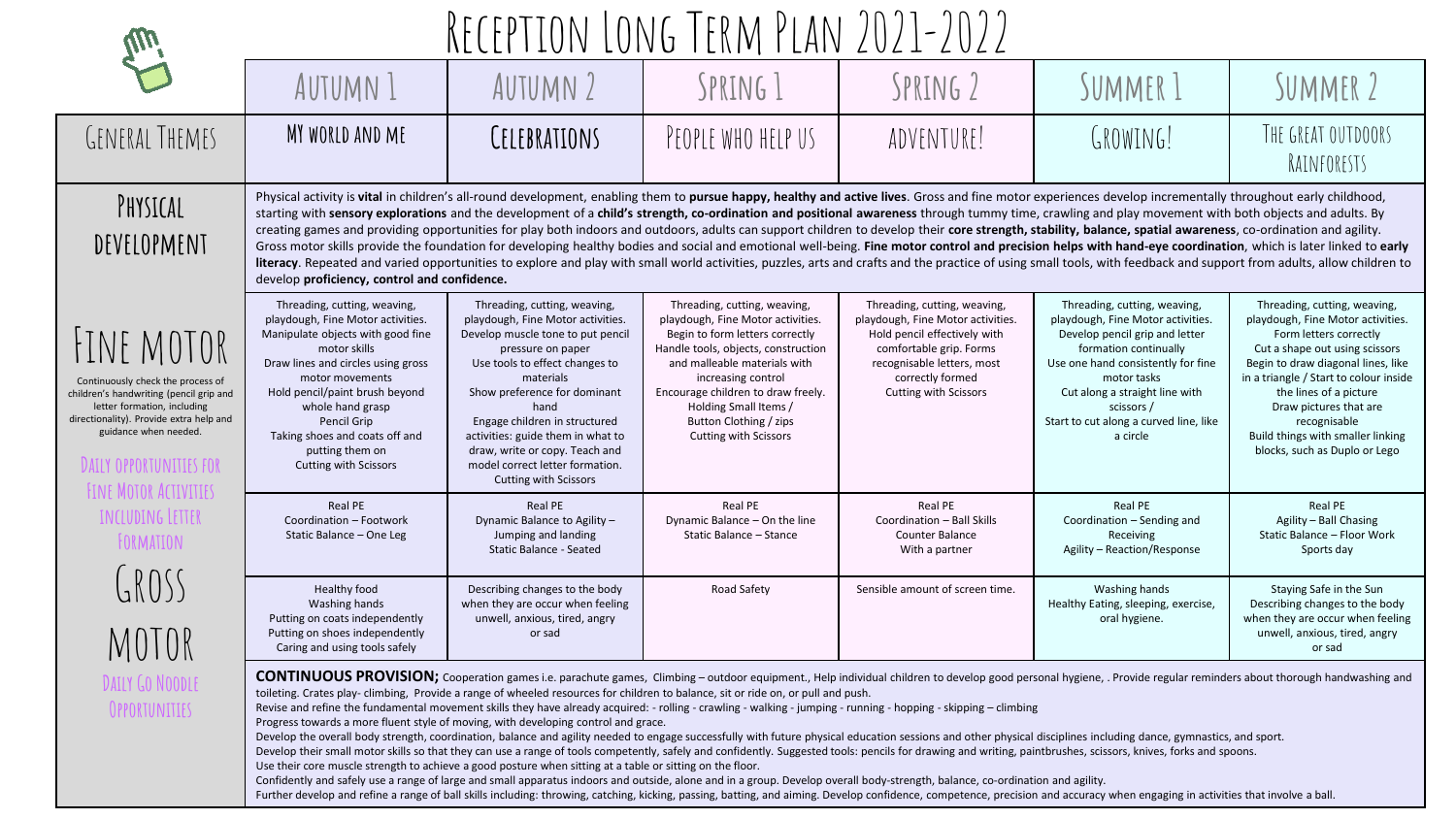|                                                                                                        | AUTUMN 1                                                                                                                                                                                                                                                                         | AUTUMN 2                                                                                                                                                                                                                                                                                                                                                                                                                                                                                                                                                                                                                                                                                                                                              | SPRING 1                                                                                                                                                                                                                                                                                                                                        | SPRING 2                                                                                                                                                                                                                                                        | SUMMER 1                                                                                                                                                                                                                                                                                                              | SUMMER 2                                                                                                                                                                                                                                                                                                                                        |  |  |  |
|--------------------------------------------------------------------------------------------------------|----------------------------------------------------------------------------------------------------------------------------------------------------------------------------------------------------------------------------------------------------------------------------------|-------------------------------------------------------------------------------------------------------------------------------------------------------------------------------------------------------------------------------------------------------------------------------------------------------------------------------------------------------------------------------------------------------------------------------------------------------------------------------------------------------------------------------------------------------------------------------------------------------------------------------------------------------------------------------------------------------------------------------------------------------|-------------------------------------------------------------------------------------------------------------------------------------------------------------------------------------------------------------------------------------------------------------------------------------------------------------------------------------------------|-----------------------------------------------------------------------------------------------------------------------------------------------------------------------------------------------------------------------------------------------------------------|-----------------------------------------------------------------------------------------------------------------------------------------------------------------------------------------------------------------------------------------------------------------------------------------------------------------------|-------------------------------------------------------------------------------------------------------------------------------------------------------------------------------------------------------------------------------------------------------------------------------------------------------------------------------------------------|--|--|--|
| <b>GENERAL THEMES</b>                                                                                  | MY WORLD AND ME                                                                                                                                                                                                                                                                  | CELEBRATIONS                                                                                                                                                                                                                                                                                                                                                                                                                                                                                                                                                                                                                                                                                                                                          | PEOPLE WHO HELP US                                                                                                                                                                                                                                                                                                                              | ADVENTURE!                                                                                                                                                                                                                                                      | GROWING!                                                                                                                                                                                                                                                                                                              | THE GREAT OUTDOORS<br>RAINFORESTS                                                                                                                                                                                                                                                                                                               |  |  |  |
| LITERACY                                                                                               |                                                                                                                                                                                                                                                                                  | It is crucial for children to develop a life-long love of reading. Reading consists of two dimensions: language comprehension and word reading. Language comprehension (necessary for both reading and writing) starts from bi<br>only develops when adults talk with children about the world around them and the books (stories and non-fiction) they read with them, and enjoy rhymes, poems and songs together. Skilled word reading, taught later, involves<br>the speedy working out of the pronunciation of unfamiliar printed words (decoding) and the speedy recognition of familiar printed words. Writing involves transcription (spelling and handwriting) and composition (articulati<br>and structuring them in speech, before writing) |                                                                                                                                                                                                                                                                                                                                                 |                                                                                                                                                                                                                                                                 |                                                                                                                                                                                                                                                                                                                       |                                                                                                                                                                                                                                                                                                                                                 |  |  |  |
| COMPREHENSION<br>- DEVELOPING A<br>PASSION FOR READING<br>Children will visit the library<br>regularly | I can show a preference for a<br>book, song or rhyme.<br>I can look at and enjoy books<br>independently.<br>I can join in with a repeating<br>phrase.<br>I can begin to understand how<br>stories are structured.                                                                | I can talk about events and<br>characters in a story read to<br>me.<br>I can join in with rhymes and<br>stories. I can fill in missing<br>words from well-known<br>rhymes                                                                                                                                                                                                                                                                                                                                                                                                                                                                                                                                                                             | I can tell my own stories.<br>I can reenact stories in my<br>play.<br>I can show interest and<br>answer simple questions<br>about the text<br>I use words that I know to<br>check my reading makes<br>sense                                                                                                                                     | I can demonstrate<br>understanding when talking<br>about what I have read<br>I can repeat words or phrases<br>to check my reading                                                                                                                               | I am beginning to notice if my<br>reading makes sense<br>I think about what I already<br>know to help me with my<br>reading<br>I can say rhymes by heart<br>I can sometimes notice errors<br>I know that illustrations can<br>help me make sense of my<br>reading                                                     | I can demonstrate<br>understanding of what has<br>been read to me by retelling<br>stories and narratives using<br>my own words and recently<br>introduced vocabulary (ELG)<br>I can use and understand<br>recently introduced<br>vocabulary during discussions<br>about stories, non-fiction,<br>rhymes and poems and<br>during role-play (ELG) |  |  |  |
| WORD<br>READING<br>Children will be working in<br>different groups for Phonics.                        | <b>Phonic Sounds:</b><br>Differentiated groups - Read<br>Write Inc<br>I can handle books correctly<br>and follow print left to right,<br>top to bottom<br>I can locate the title<br>I can segment and blend<br>words orally<br>I show an awareness of rhyme<br>and alliteration. | <b>Phonic Sounds:</b><br>Differentiated groups - Read Write<br>Inc<br>I can link most sounds to letters<br>I am beginning to blend and<br>segment in order to read vc and<br>cvc words<br>I can hear and say the initial sound<br>in words.<br>I can recognize rhyme in spoken<br>words.                                                                                                                                                                                                                                                                                                                                                                                                                                                              | <b>Phonic Sounds:</b><br>Differentiated groups - Read<br>Write Inc<br>I can locate and recall the title<br>I can read with 1-1<br>correspondence<br>I can read some common<br>irregular words.<br>I can link all sounds to letters<br>I can solve simple words by<br>blending sounds and I check<br>what I read makes sense and<br>sounds right | <b>Phonic Sounds:</b><br>Differentiated groups - Read Write<br><b>Inc</b><br>I can read and understand<br>simple sentences.<br>I can use phonic knowledge to<br>read and decode regular words<br>I can continue a rhyming string.<br>and identify alliteration. | <b>Phonic Sounds:</b><br>Differentiated groups - Read<br>Write Inc<br>I can say a sound for each<br>letter in the alphabet and at<br>least 10 digraphs (ELG)<br>I can read words consistent<br>with my phonic knowledge by<br>sound blending (ELG)<br>I can reread books showing<br>increased accuracy and<br>fluency | <b>Phonic Sounds:</b><br>Differentiated groups - Read Write<br>Inc<br>I can say a sound for each letter in<br>the alphabet and at least 10<br>digraphs (ELG)<br>I can read words consistent with my<br>phonic knowledge by sound<br>blending (ELG)<br>I can reread books showing<br>increased accuracy and fluency                              |  |  |  |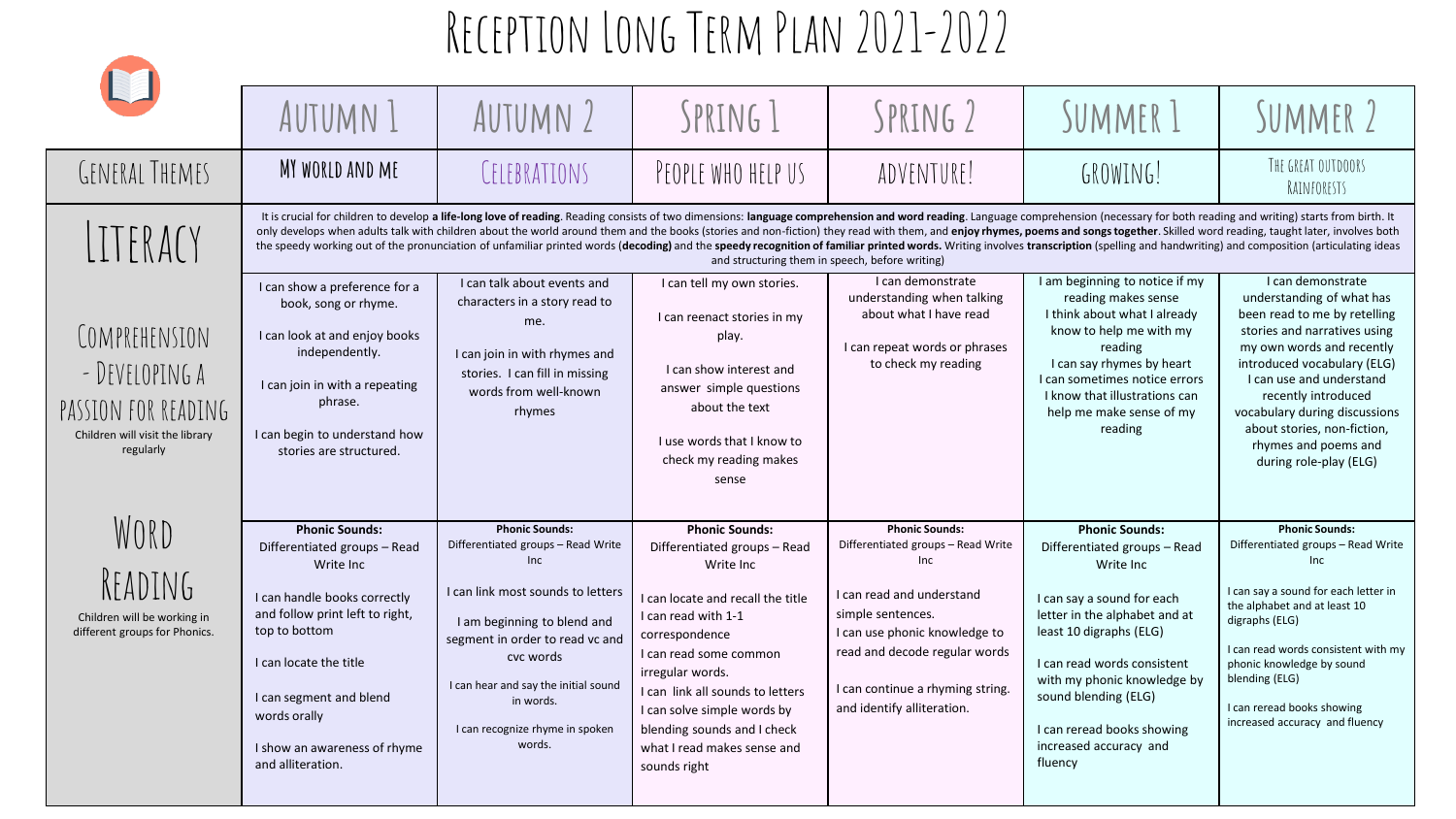

| RJ,                                                                                                        | AUTUMN 1                                                                                                                                                                                                                                                                                                                                                                  | AUTUMN 2                                                                                                                                                                                                                                                                                                       | SPRING 1                                                                                                                                                                                                 | SPRING 2                                                                                                                                                                                                                                                                                 | SUMMER 1                                                                                                                                                                                                                                                                                                                                                                                                                                                | SUMMER 2                                                                                                                                                                                                                                                                                                                                                                                    |
|------------------------------------------------------------------------------------------------------------|---------------------------------------------------------------------------------------------------------------------------------------------------------------------------------------------------------------------------------------------------------------------------------------------------------------------------------------------------------------------------|----------------------------------------------------------------------------------------------------------------------------------------------------------------------------------------------------------------------------------------------------------------------------------------------------------------|----------------------------------------------------------------------------------------------------------------------------------------------------------------------------------------------------------|------------------------------------------------------------------------------------------------------------------------------------------------------------------------------------------------------------------------------------------------------------------------------------------|---------------------------------------------------------------------------------------------------------------------------------------------------------------------------------------------------------------------------------------------------------------------------------------------------------------------------------------------------------------------------------------------------------------------------------------------------------|---------------------------------------------------------------------------------------------------------------------------------------------------------------------------------------------------------------------------------------------------------------------------------------------------------------------------------------------------------------------------------------------|
| GENERAL THEMES                                                                                             | MY WORLD AND ME                                                                                                                                                                                                                                                                                                                                                           | CELEBRATIONS                                                                                                                                                                                                                                                                                                   | PEOPLE WHO HELP US                                                                                                                                                                                       | ADVENTURE!                                                                                                                                                                                                                                                                               | GROWING!                                                                                                                                                                                                                                                                                                                                                                                                                                                | THE GREAT OUTDOORS<br>RAINFORESTS                                                                                                                                                                                                                                                                                                                                                           |
| WRITING<br>TEXTS USED AS STIMULUS<br>ACROSS THE YEAR<br>TEXTS MAY CHANGE DUE<br>TO CHILDREN'S<br>INTERESTS | <b>Texts as a Stimulus:</b><br>See above list.<br>Dominant hand, tripod<br>grip, mark making, giving<br>meaning to marks and<br>labelling.<br>Name writing<br>Shopping lists - writing<br>initial sounds<br>Use initial sounds to label<br>characters / images.<br>Silly soup.<br>Sequencing the story of<br>the Little Red Hen<br>Writing for a purpose in<br>role play. | <b>Texts as a Stimulus:</b><br>See above list.<br>Writing cards<br>Name writing,<br>labelling, writing lists, talk<br>for writing, story scribing.<br>Retelling stories, letter<br>writing (Stick Man, to<br>Santa)<br>Writing CVC words, Labels<br>using CVC, CVCC, CCVC<br>words.<br><b>Tricky Red Words</b> | <b>Texts as a Stimulus:</b><br>See above list.<br><b>Exciting adjectives 'Wow</b><br>words'<br>Rhyming words/sentences<br>Instructions<br>Captions<br>Writing recipes, lists.<br><b>Tricky Red Words</b> | <b>Texts as a Stimulus:</b><br>See above list.<br>Creating own story maps,<br>writing captions and<br>labels, writing simple<br>sentences. Writing short<br>sentences to accompany<br>story maps.<br>Labels and captions - life<br>cycles<br>Character descriptions.<br>Tricky Red Words | <b>Texts as a Stimulus:</b><br>See above list.<br>Writing for a purpose in<br>role play using<br>phonetically plausible<br>attempts at words,<br>beginning to use finger<br>spaces. Form lower-case<br>and capital letters<br>correctly. Rhyming words.<br>Recount - A trip to the<br>farm<br><b>Tricky Red Words</b><br>Shows an interest in<br>letters on a keyboard,<br>identifying the initial<br>letter of their name and<br>other familiar words. | <b>Texts as a Stimulus:</b><br>See above list.<br>Non fiction Story writing,<br>writing sentences using a<br>range of tricky words that<br>are spelt correctly.<br>Beginning to use full<br>stops, capital letters and<br>finger spaces. Innovation<br>of familiar texts Using<br>familiar texts as a model<br>for writing own stories.<br>Character description<br><b>Tricky Red Words</b> |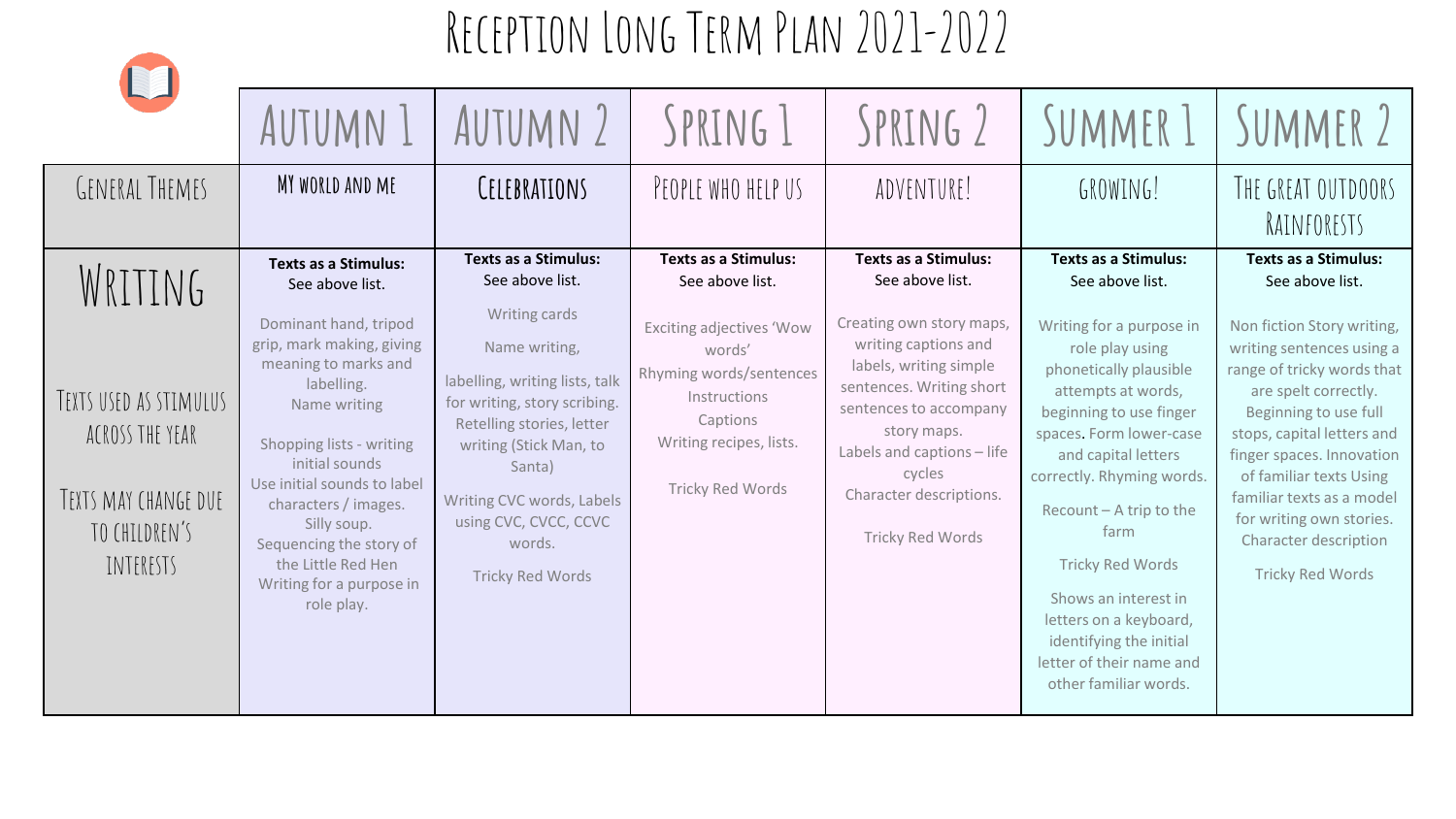| 0000<br>0000<br><b></b>                                                                                                                                                          |                                                                                                                                                     |                                                                                                                           |                                                                                                                                                      |                                                                                                                                                            |                                                                                                                                                                                                                                                                                                                                                                                                                                                                                                                                                                                                                                                                                                                                                                                                                                                                                                                                                                                                                                                           |                                                                                                                                                                       |
|----------------------------------------------------------------------------------------------------------------------------------------------------------------------------------|-----------------------------------------------------------------------------------------------------------------------------------------------------|---------------------------------------------------------------------------------------------------------------------------|------------------------------------------------------------------------------------------------------------------------------------------------------|------------------------------------------------------------------------------------------------------------------------------------------------------------|-----------------------------------------------------------------------------------------------------------------------------------------------------------------------------------------------------------------------------------------------------------------------------------------------------------------------------------------------------------------------------------------------------------------------------------------------------------------------------------------------------------------------------------------------------------------------------------------------------------------------------------------------------------------------------------------------------------------------------------------------------------------------------------------------------------------------------------------------------------------------------------------------------------------------------------------------------------------------------------------------------------------------------------------------------------|-----------------------------------------------------------------------------------------------------------------------------------------------------------------------|
|                                                                                                                                                                                  | AUTUMN 1                                                                                                                                            | AUTUMN 2                                                                                                                  | SPRING 1                                                                                                                                             | SPRING 2                                                                                                                                                   | SUMMER 1                                                                                                                                                                                                                                                                                                                                                                                                                                                                                                                                                                                                                                                                                                                                                                                                                                                                                                                                                                                                                                                  | SUMMER 2                                                                                                                                                              |
| GENERAL THEMES                                                                                                                                                                   | MY WORLD AND ME                                                                                                                                     | CELEBRATIONS                                                                                                              | PEOPLE WHO HELP US                                                                                                                                   | ADVENTURE                                                                                                                                                  | GROWING!                                                                                                                                                                                                                                                                                                                                                                                                                                                                                                                                                                                                                                                                                                                                                                                                                                                                                                                                                                                                                                                  | THE GREAT OUTDOORS!<br>RAINFORESTS                                                                                                                                    |
| MATHS<br>"Without                                                                                                                                                                |                                                                                                                                                     |                                                                                                                           |                                                                                                                                                      | be afraid to make mistakes.                                                                                                                                | Developing a strong grounding in number is essential so that all children develop the necessary building blocks to excel mathematically. Children should be able to count confidently, develop a deep<br>understanding of the numbers to 10, the relationships between them and the patterns within those numbers. By providing frequent and varied opportunities to build and apply this understanding - such as<br>using manipulatives, including small pebbles and tens frames for organising counting - children will develop a secure base of knowledge and vocabulary from which mastery of mathematics is built. In<br>addition, it is important that the curriculum includes rich opportunities for children to develop their spatial reasoning skills across all areas of mathematics including shape, space and measures. It is<br>important that children develop positive attitudes and interests in mathematics, look for patterns and relationships, spot connections, 'have a go', talk to adults and peers about what they notice and not |                                                                                                                                                                       |
| mathematics,<br>there's nothing<br>you can do.<br>Everything<br>around you is<br>mathematics.<br>Everything<br>around you is<br>$numbers. -$<br><b>Shakuntala</b><br><b>Devi</b> | Representing and<br>comparing 1,2,3<br>Composition of 1,2,3<br>Matching, Sorting,<br>Grouping<br>Comparing amounts<br>The number 4/ The<br>number 5 | <b>Shapes</b><br><b>Exploring patterns</b><br>One more one less<br>size/mass/capacity<br>Night and day<br>(routines/time) | Zero<br>Numbers bonds to 5<br>Composition of 4 and 5<br>about 6,7 and 8<br>9 and 10<br>Comparing numbers to 10<br>Addition by combining<br>two sets. | Number bonds to 10<br>2D shape<br>Halving and Sharing<br>Doubling<br>Subtraction by taking away<br>Numbers to 15<br>Mass and capacity<br>Length and height | Number bonds to 5 including<br>subtraction facts.<br>Number bonds to 10<br>including subtraction facts.<br>Numbers to 20.<br>Shape spatial awareness and<br>pattern<br>Doubling                                                                                                                                                                                                                                                                                                                                                                                                                                                                                                                                                                                                                                                                                                                                                                                                                                                                           | Sharing and grouping<br>Odd and Even<br>Working out addition<br>by counting on<br>Subtraction by counting<br>back.<br>Money<br>Mass and capacity<br>Length and height |

**Longell**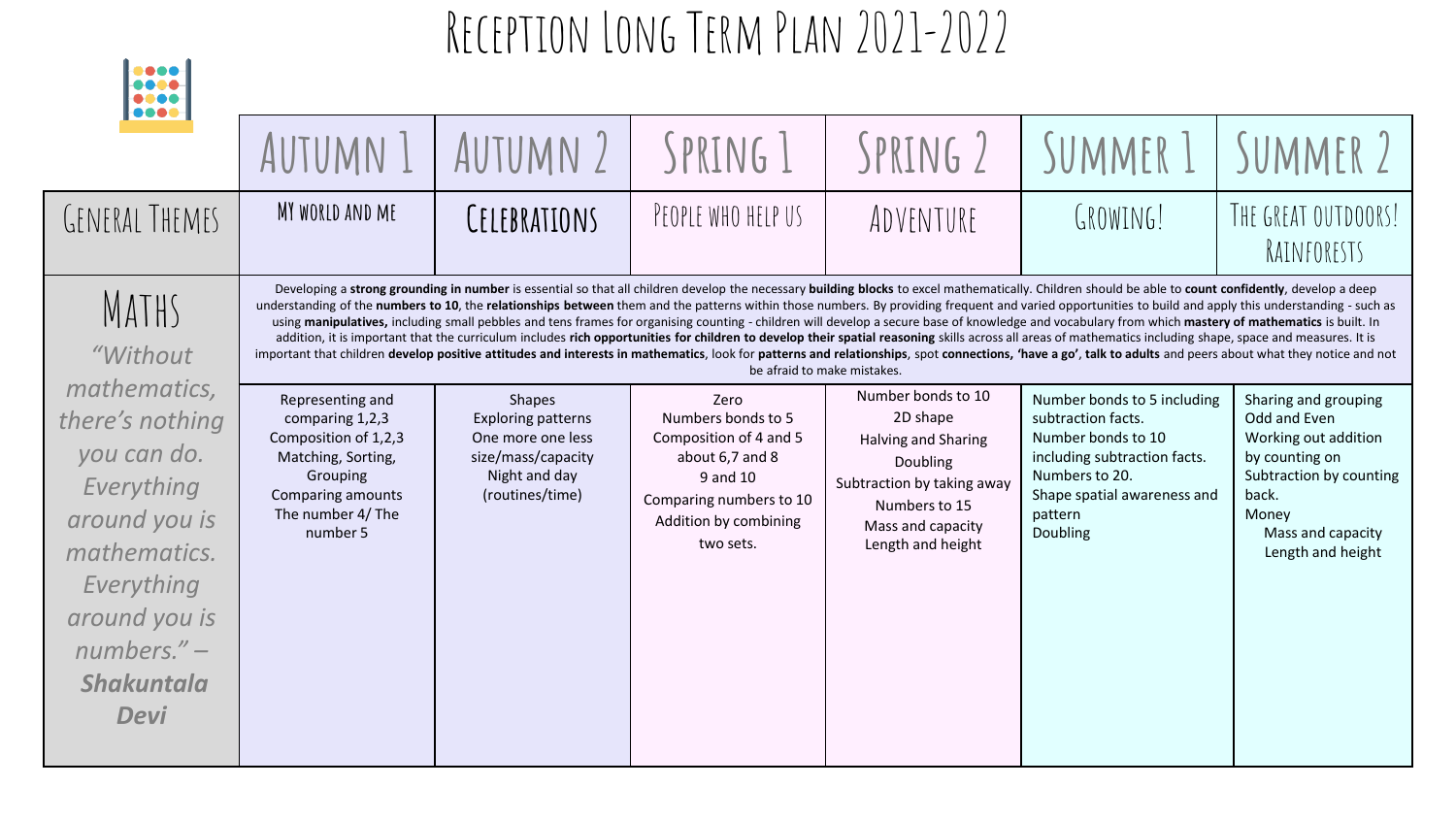|                                                                                                                                                                                                                                                                                                                                                                                                                                                                         | AUTUMN 1                                                                                                                                                                                                                                                                                                                                           | AUTUMN 2                                                                                                                                                                                                                                                                                                                                                                                                                                                                                                                             | SPRING 1                                                                                                                                                                                                                                                                   | SPRING 2                                                                                                                                                                                                                                                                                   | SUMMER 1                                                                                                                                                                                                                                                                                                                 | SUMMER 2                                                                                                                                                                                                                                                                                                                                                                                                                                           |
|-------------------------------------------------------------------------------------------------------------------------------------------------------------------------------------------------------------------------------------------------------------------------------------------------------------------------------------------------------------------------------------------------------------------------------------------------------------------------|----------------------------------------------------------------------------------------------------------------------------------------------------------------------------------------------------------------------------------------------------------------------------------------------------------------------------------------------------|--------------------------------------------------------------------------------------------------------------------------------------------------------------------------------------------------------------------------------------------------------------------------------------------------------------------------------------------------------------------------------------------------------------------------------------------------------------------------------------------------------------------------------------|----------------------------------------------------------------------------------------------------------------------------------------------------------------------------------------------------------------------------------------------------------------------------|--------------------------------------------------------------------------------------------------------------------------------------------------------------------------------------------------------------------------------------------------------------------------------------------|--------------------------------------------------------------------------------------------------------------------------------------------------------------------------------------------------------------------------------------------------------------------------------------------------------------------------|----------------------------------------------------------------------------------------------------------------------------------------------------------------------------------------------------------------------------------------------------------------------------------------------------------------------------------------------------------------------------------------------------------------------------------------------------|
| GENERAL THEMES                                                                                                                                                                                                                                                                                                                                                                                                                                                          | MY WORLD AND ME                                                                                                                                                                                                                                                                                                                                    | LET'S CELEBRATE                                                                                                                                                                                                                                                                                                                                                                                                                                                                                                                      | PEOPLE WHO HELP US                                                                                                                                                                                                                                                         | ADVENTURE                                                                                                                                                                                                                                                                                  | GROWING                                                                                                                                                                                                                                                                                                                  | THE GREAT OUTDOORS<br>RAINFORESTS                                                                                                                                                                                                                                                                                                                                                                                                                  |
|                                                                                                                                                                                                                                                                                                                                                                                                                                                                         |                                                                                                                                                                                                                                                                                                                                                    |                                                                                                                                                                                                                                                                                                                                                                                                                                                                                                                                      |                                                                                                                                                                                                                                                                            |                                                                                                                                                                                                                                                                                            |                                                                                                                                                                                                                                                                                                                          |                                                                                                                                                                                                                                                                                                                                                                                                                                                    |
| COMPUTING<br>Our aim is that children<br>leave Milton Abbot:<br>- having had their lessons<br>brought to life through ICT<br>- as responsible digital<br>citizens who are able to<br>make the most of<br>opportunities presented by<br>the changing digital world<br>- thinking about the safe<br>use of the internet before<br>accessing online material<br>and know who to turn to<br>for help when needed<br>- being able to confidently<br>debug and solve problems | Identify everyday technology:<br>links to technology at home<br>Interact with simulation<br>software<br><b>SMART RULES:</b><br>to tell an adult if they see<br>something on a digital device<br>that upsets them<br>to know not to give out any<br>information about themselves<br>to know that not everything<br>they see on the internet is true | Make marks on a digital device<br>to communicate their ideas -<br>Using a simple draw program.<br>To navigate their way around<br>an iPad and operate several<br>apps confidently<br>To understand the basic<br>functions of an iPad (home<br>button, lock button and<br>volume buttons<br><b>SMART RULES</b><br>to tell an adult if they see<br>something on a digital device<br>that upsets them<br>to know not to give out any<br>information about themselves<br>to know that not everything<br>they see on the internet is true | To control a programmable toy<br><b>SMART RULES</b><br>to tell an adult if they see<br>something on a digital device<br>that upsets them<br>to know not to give out any<br>information about themselves<br>to know that not everything<br>they see on the internet is true | Using the iPad to take a video<br>or picture.<br><b>SMART RULES</b><br>to tell an adult if they see<br>something on a digital device<br>that upsets them<br>to know not to give out any<br>information about themselves<br>to know that not everything<br>they see on the internet is true | To use a word program to type<br>their names, labels or simple<br>captions.<br><b>SMART RULES</b><br>to tell an adult if they see<br>something on a digital device that<br>upsets them<br>to know not to give out any<br>information about themselves<br>to know that not everything they<br>see on the internet is true | Can use the internet with<br>adult supervision to find<br>and retrieve information<br>of interest to them<br>To know that digital<br>devices can present<br>information in a variety<br>of ways<br><b>SMART RULES</b><br>to tell an adult if they see<br>something on a digital<br>device that upsets them<br>to know not to give out any<br>information about<br>themselves<br>to know that not everything<br>they see on the internet is<br>true |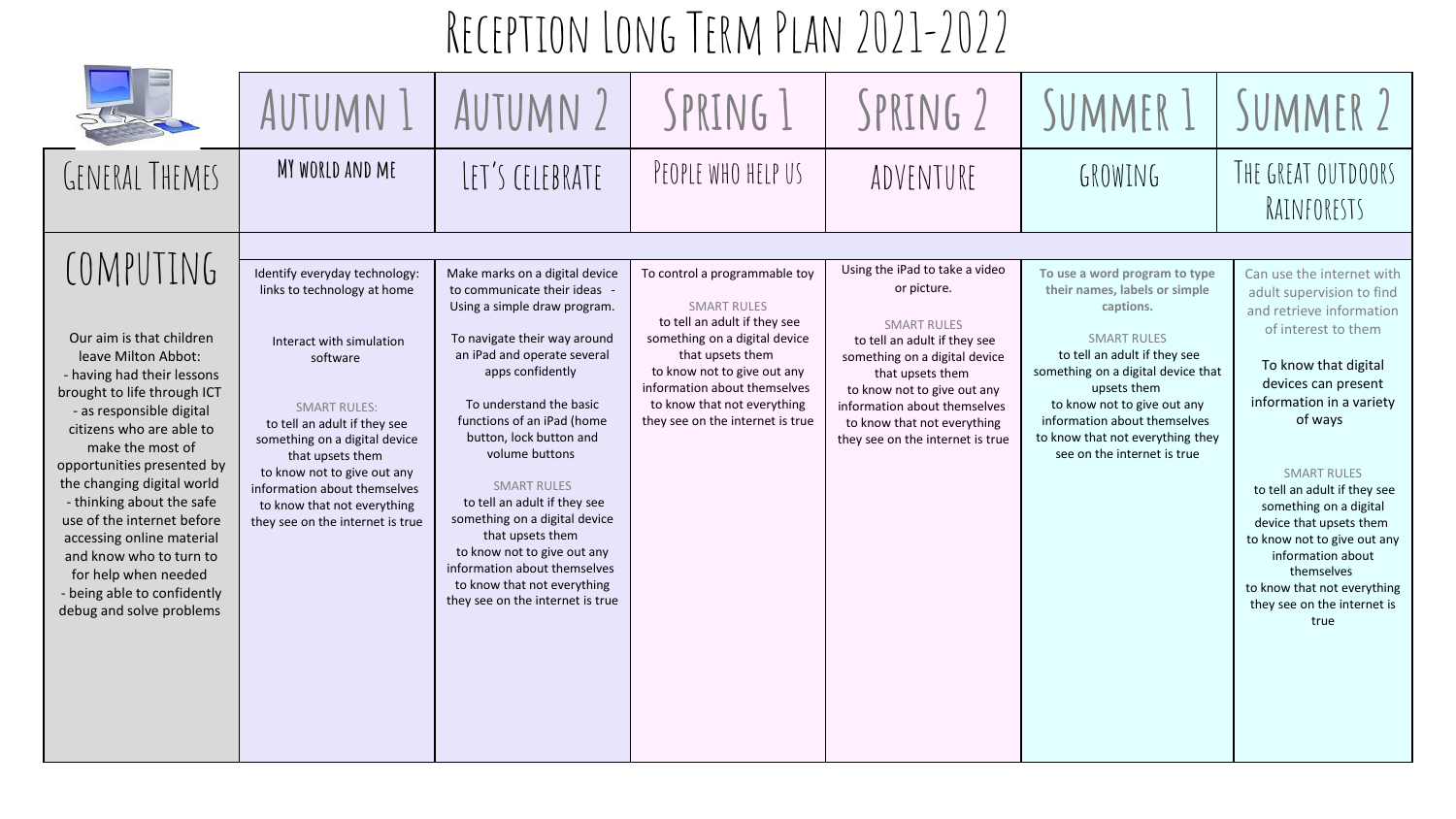|                                                                                                                                                                                                                                                                                                                                                                                                                                                                                                                            | ERM PLAN                                                                                                                                                                                                                                                                                                                                                                                                                                                                                                                                                                                                                                                                                                                                                                                                                                                                                                                                                                              |                                                                                                                                                                                                                                                                                                                                                                                                                                                                                                                                                                                                                                                                                                                                                                                                                                  |                                                                                                                                                                                                                                                                                                                                                                                                                                                                                                     |                                                                                                                                                                                                                                                                                                                                                                                                             |                                                                                                                                                                  |                                                                                                                                                                                                                                                                                                                                                                                                                                                |  |  |
|----------------------------------------------------------------------------------------------------------------------------------------------------------------------------------------------------------------------------------------------------------------------------------------------------------------------------------------------------------------------------------------------------------------------------------------------------------------------------------------------------------------------------|---------------------------------------------------------------------------------------------------------------------------------------------------------------------------------------------------------------------------------------------------------------------------------------------------------------------------------------------------------------------------------------------------------------------------------------------------------------------------------------------------------------------------------------------------------------------------------------------------------------------------------------------------------------------------------------------------------------------------------------------------------------------------------------------------------------------------------------------------------------------------------------------------------------------------------------------------------------------------------------|----------------------------------------------------------------------------------------------------------------------------------------------------------------------------------------------------------------------------------------------------------------------------------------------------------------------------------------------------------------------------------------------------------------------------------------------------------------------------------------------------------------------------------------------------------------------------------------------------------------------------------------------------------------------------------------------------------------------------------------------------------------------------------------------------------------------------------|-----------------------------------------------------------------------------------------------------------------------------------------------------------------------------------------------------------------------------------------------------------------------------------------------------------------------------------------------------------------------------------------------------------------------------------------------------------------------------------------------------|-------------------------------------------------------------------------------------------------------------------------------------------------------------------------------------------------------------------------------------------------------------------------------------------------------------------------------------------------------------------------------------------------------------|------------------------------------------------------------------------------------------------------------------------------------------------------------------|------------------------------------------------------------------------------------------------------------------------------------------------------------------------------------------------------------------------------------------------------------------------------------------------------------------------------------------------------------------------------------------------------------------------------------------------|--|--|
|                                                                                                                                                                                                                                                                                                                                                                                                                                                                                                                            | AUTUMN 1                                                                                                                                                                                                                                                                                                                                                                                                                                                                                                                                                                                                                                                                                                                                                                                                                                                                                                                                                                              | <b>AUTUMN 2</b>                                                                                                                                                                                                                                                                                                                                                                                                                                                                                                                                                                                                                                                                                                                                                                                                                  | SPRING 1                                                                                                                                                                                                                                                                                                                                                                                                                                                                                            | SPRING 2                                                                                                                                                                                                                                                                                                                                                                                                    | SUMMER 1                                                                                                                                                         | SUMMER 2                                                                                                                                                                                                                                                                                                                                                                                                                                       |  |  |
| GENERAL THEMES                                                                                                                                                                                                                                                                                                                                                                                                                                                                                                             | MY WORLD AND ME                                                                                                                                                                                                                                                                                                                                                                                                                                                                                                                                                                                                                                                                                                                                                                                                                                                                                                                                                                       | CELEBRATIONS                                                                                                                                                                                                                                                                                                                                                                                                                                                                                                                                                                                                                                                                                                                                                                                                                     | PEOPLE WHO HELP US                                                                                                                                                                                                                                                                                                                                                                                                                                                                                  | ADVENTURE!                                                                                                                                                                                                                                                                                                                                                                                                  | GROWING!                                                                                                                                                         | THE GREAT OUTDOORS<br>RAINFORESTS                                                                                                                                                                                                                                                                                                                                                                                                              |  |  |
| UNDERSTANDING<br>THE WORLD                                                                                                                                                                                                                                                                                                                                                                                                                                                                                                 | Understanding the world involves guiding children to make sense of their physical world and their community. The frequency and range of children's personal experiences increases their knowledge and sense of the world aroun<br>visiting parks, libraries and museums to meeting important members of society such as police officers, nurses and firefighters. In addition, listening to a broad selection of stories, non-fiction, rhymes and poems will fos<br>culturally, socially, technologically and ecologically diverse world. As well as building important knowledge, this extends their familiarity with words that support understanding across domains. Enriching and widening chi<br>support later reading comprehension.                                                                                                                                                                                                                                            |                                                                                                                                                                                                                                                                                                                                                                                                                                                                                                                                                                                                                                                                                                                                                                                                                                  |                                                                                                                                                                                                                                                                                                                                                                                                                                                                                                     |                                                                                                                                                                                                                                                                                                                                                                                                             |                                                                                                                                                                  |                                                                                                                                                                                                                                                                                                                                                                                                                                                |  |  |
| RE / FESTIVALS<br>Our RE Curriculum<br>enables children to<br>develop a positive sense<br>of themselves and<br>others and learn how to<br>form positive and<br>respectful relationships.<br>They will begin to<br>understand and value<br>the differences of<br>individuals and groups<br>within their own<br>community.<br>Children will have<br>opportunity to develop<br>their emerging moral<br>and cultural awareness.<br><b>At Milton Abbot</b><br>we follow Devon<br>and Torbay<br><b>Agreed Syllabus</b><br>for RE | Talks about the features of their own<br>immediate environment. - Looking at<br>the school and Bridgerule.<br>Looks closely at similarities,<br>differences, patterns and change in<br>nature - The weather and the seasons.<br>Going on an autumn walk.<br>Creating simple maps of the school<br>and Bridgerule.<br>Shows care and concern for living<br>things and the Environment - Their<br>pets<br>Knows that other children do not<br>always enjoy the same things, and is<br>sensitive to this - Likes and dislikes.<br>Knows some of the things that make<br>them unique,<br>and can talk about some of the<br>similarities and differences in relation<br>to friends or family Identifying their<br>family. Commenting on photos of their<br>family; naming who they can see and<br>of what relation they are to them. I<br>can describe people who are familiar<br>to me<br>Show interest in the lives of other<br>people who are familiar to me<br><b>Harvest Festival</b> | Knows about similarities and<br>differences in relation to materials.<br>Floating and sinking, Magnetic and<br>non-magnetic<br>Recognises and describes special<br>times or events for family or friends.<br>Enjoys joining in with family<br>customs and routines - Talking<br>about how they celebrate at home.<br>Talks about past and present events<br>in their own life and in the lives of<br>family members - Talking about<br>what it was like when their family<br>members went to school.<br>Knows about similarities and<br>differences between themselves<br>and others, and among families,<br>communities, cultures and<br>traditions<br>I can recognise that people have<br>different beliefs and celebrate<br>special times in different ways<br>Bonfire night / Christmas<br>/Weddings/ Baptism/Aqiqah/ Diwali | Looks closely at similarities,<br>differences, patterns<br>and change in nature $-$ taking<br>about winter. Melting ice,<br>Knows about similarities and<br>differences in relation to<br>materials<br>Talks about the features of their<br>own immediate environment<br>and how environments might<br>vary from one another - How is<br>Bridgerule different from<br>London.<br>Shows interest in different<br>occupations and ways<br>of life indoors and outdoors.<br>Celebrate Chinese New year | Looks closely at similarities,<br>differences, patterns<br>and change in nature $-$ taking<br>about spring.<br>Makes observations of<br>animals and plants and<br>explains why some things<br>occur, and talks about<br>Changes<br>Knows about similarities and<br>differences between<br>themselves and others, and<br>among families, communities,<br>cultures and traditions -<br>Pirate maps<br>Easter. | Makes observations of animals<br>and plants and<br>explains why some things occur,<br>and talks about<br>Changes - Butterflies<br>Growing plants<br>Farm animals | Talks about the features of their<br>own immediate environment and<br>how environments might vary<br>from one another - How is<br>Bridgerule different from the rain<br>forest?<br>Begin to understand the effect<br>their behaviour can have on the<br>environment - Recycling<br>Talks about past and present<br>events in their own life and in the<br>lives of family members - Talking<br>about what they remember of<br>school this year |  |  |
|                                                                                                                                                                                                                                                                                                                                                                                                                                                                                                                            | <b>WORSHIP TIME DAILY</b><br>1.2 CREATION: Who Made the World?                                                                                                                                                                                                                                                                                                                                                                                                                                                                                                                                                                                                                                                                                                                                                                                                                                                                                                                        | <b>WORSHIP TIME DAILY</b><br>What does it mean to belong to a                                                                                                                                                                                                                                                                                                                                                                                                                                                                                                                                                                                                                                                                                                                                                                    | <b>WORSHIP TIME DAILY</b><br>1.1 GOD: What do Christians                                                                                                                                                                                                                                                                                                                                                                                                                                            | <b>WORSHIP TIME DAILY</b><br>Who is Jewish and how do                                                                                                                                                                                                                                                                                                                                                       | <b>WORSHIP TIME DAILY</b><br>Who is Jewish and how do they                                                                                                       | <b>WORSHIP TIME DAILY</b><br>How should we care for the world                                                                                                                                                                                                                                                                                                                                                                                  |  |  |
|                                                                                                                                                                                                                                                                                                                                                                                                                                                                                                                            | Harvest                                                                                                                                                                                                                                                                                                                                                                                                                                                                                                                                                                                                                                                                                                                                                                                                                                                                                                                                                                               | faith community?                                                                                                                                                                                                                                                                                                                                                                                                                                                                                                                                                                                                                                                                                                                                                                                                                 | believe God is Like?                                                                                                                                                                                                                                                                                                                                                                                                                                                                                | they live? (PART 1)                                                                                                                                                                                                                                                                                                                                                                                         | live? (PART 2)                                                                                                                                                   | and for others, and why does it<br>matter?                                                                                                                                                                                                                                                                                                                                                                                                     |  |  |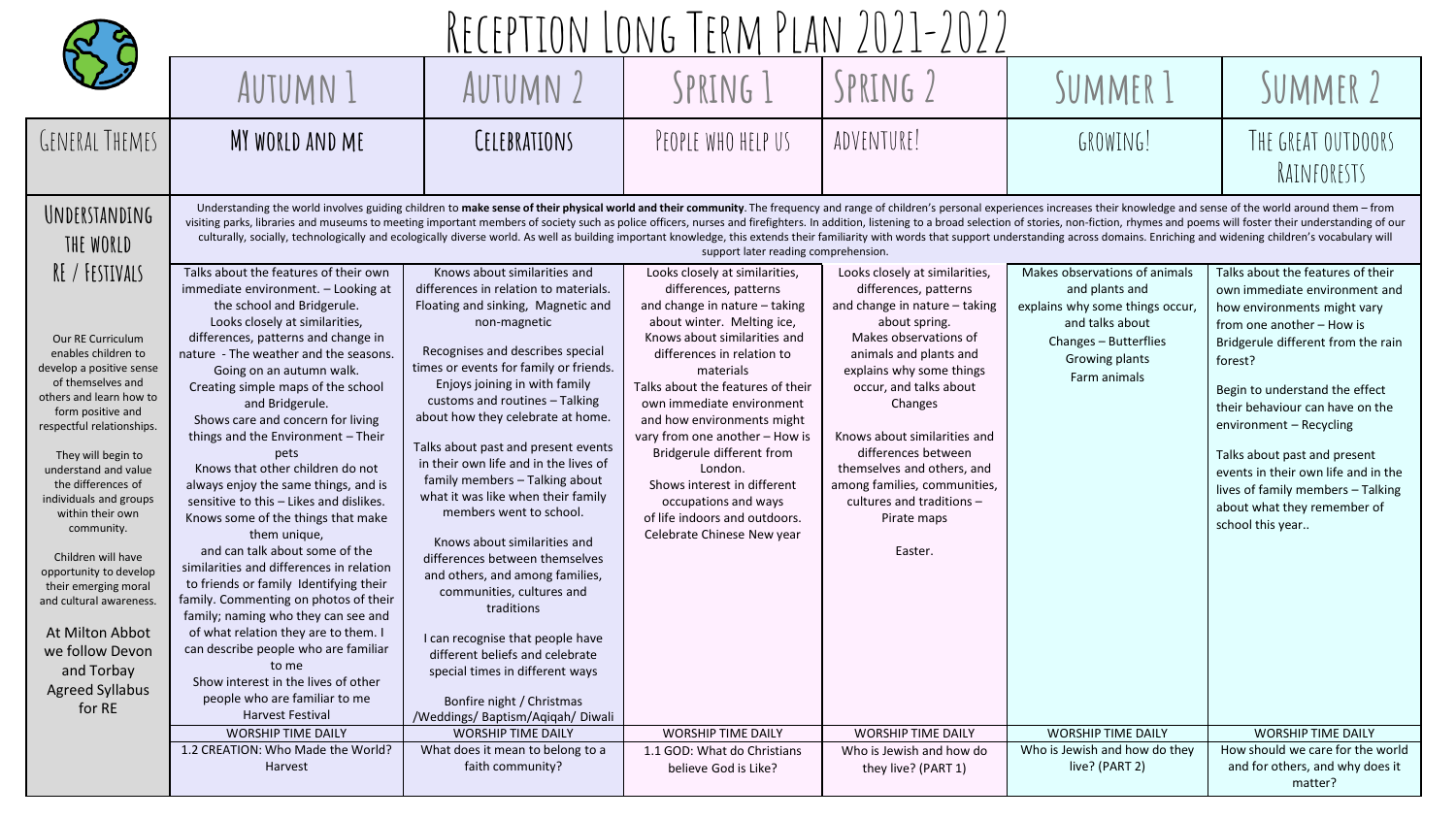|                                                                                                                                                                                                                                                                        |                                                                                                                                                                                                                                                                                                                                                                                                                                                                                                                                                                                                                                                                                                                                                                                                                                                                                          |                                                                                                                                                                                                                                                                | IONG TERM PIAN                                                                                                                                                                                                     |                                                                                                                                                                                                                                             |                                                                                                                                                                         |                                                                                                                                                                 |  |
|------------------------------------------------------------------------------------------------------------------------------------------------------------------------------------------------------------------------------------------------------------------------|------------------------------------------------------------------------------------------------------------------------------------------------------------------------------------------------------------------------------------------------------------------------------------------------------------------------------------------------------------------------------------------------------------------------------------------------------------------------------------------------------------------------------------------------------------------------------------------------------------------------------------------------------------------------------------------------------------------------------------------------------------------------------------------------------------------------------------------------------------------------------------------|----------------------------------------------------------------------------------------------------------------------------------------------------------------------------------------------------------------------------------------------------------------|--------------------------------------------------------------------------------------------------------------------------------------------------------------------------------------------------------------------|---------------------------------------------------------------------------------------------------------------------------------------------------------------------------------------------------------------------------------------------|-------------------------------------------------------------------------------------------------------------------------------------------------------------------------|-----------------------------------------------------------------------------------------------------------------------------------------------------------------|--|
|                                                                                                                                                                                                                                                                        | AUTUMN                                                                                                                                                                                                                                                                                                                                                                                                                                                                                                                                                                                                                                                                                                                                                                                                                                                                                   | AUTUMN                                                                                                                                                                                                                                                         | SPRING 1                                                                                                                                                                                                           | SPRING 2                                                                                                                                                                                                                                    | SUMMER 1                                                                                                                                                                | SUMMER <sub>2</sub>                                                                                                                                             |  |
| <b>GENERAL THEMES</b>                                                                                                                                                                                                                                                  | MY WORLD AND ME                                                                                                                                                                                                                                                                                                                                                                                                                                                                                                                                                                                                                                                                                                                                                                                                                                                                          | CELEBRATIONS                                                                                                                                                                                                                                                   | PEOPLE WHO HELP US                                                                                                                                                                                                 | ADVENTURE!                                                                                                                                                                                                                                  | GROWING!                                                                                                                                                                | THE GREAT OUTDOORS<br>RAINFORESTS                                                                                                                               |  |
| EXPRESSIVE ARTS<br>AND DESIGN                                                                                                                                                                                                                                          | The development of children's artistic and cultural awareness supports their imagination and creativity. It is important that children have regular opportunities to engage with the arts, enabling them to explore and play w<br>range of media and materials. The quality and variety of what children see, hear and participate in is crucial for developing their understanding, self-expression, vocabulary and ability to communicate through the arts. Th<br>repetition and depth of their experiences are fundamental to their progress in interpreting and appreciating what they hear, respond to and observe.<br>Give children an insight into new musical worlds. Invite musicians in to play music to children and talk about it. Encourage children to listen attentively to music. Discuss changes and patterns as a piece of music develop<br>Use different textures and |                                                                                                                                                                                                                                                                |                                                                                                                                                                                                                    |                                                                                                                                                                                                                                             |                                                                                                                                                                         |                                                                                                                                                                 |  |
| Painting, 3D modelling, messy<br>play, collage, cutting, drama, role<br>play, threading, moving to music,<br>clay sculptures, following music<br>patterns with instruments, singing<br>songs linked to topics, making<br>instruments, percussion.                      | Join in with songs<br>beginning to mix colours<br>Build stories around toys (small<br>world) use available props to<br>support role play<br>Build models using construction<br>equipment.                                                                                                                                                                                                                                                                                                                                                                                                                                                                                                                                                                                                                                                                                                | materials to make firework<br>pictures<br>Listen to music and make their<br>own dances in response.<br>Explores and learns how sounds<br>and movements can be changed                                                                                          | Explore how colour can be<br>changed<br>Begins to build a collection<br>of songs and dances<br>Making lanterns, Chinese<br>writing, puppet making,<br>Chinese music and                                            | Make different textures; make<br>patterns using different colours<br>Exploring colour in blue tones<br>and printing waves -<br>Hokusai/Monet/Fitz Hugh<br>Van Gogh Starry Night: I can<br>produce a piece of artwork                        | Collage-farm animals / Making<br>houses. Pastel drawings, Life<br>cycles,<br>Rubbings of leaves/plants<br>Provide children with a range of<br>materials for children to | Colour mixing<br>Exploration of other countries -<br>dressing up in different costumes<br>Making models from recycled<br>materials<br>Drama conventions through |  |
| Work will be displayed in the<br>classroom<br>lots of links to Fine Motor Skills.<br>Children to explain their work to<br>others. Children will have<br>opportunities to learn and perform<br>songs, nursery rhymes and poetry<br>linked to their work / interests and | Junk modelling, take pictures of<br>children's creations and record<br>them explaining what they did.<br>Exploring sounds and how they<br>can be changed, tapping out of<br>simple rhythms.<br>Play pitch matching games,<br>humming or singing                                                                                                                                                                                                                                                                                                                                                                                                                                                                                                                                                                                                                                          | The use of story maps, props,<br>puppets & story bags will<br>encourage children to retell,<br>invent and adapt stories<br><b>Shadow Puppets</b><br>Teach children different                                                                                   | composition<br>Drama conventions through<br>literacy<br>Junk modelling, houses,<br>bridges boats and transport.                                                                                                    | using an artists style as a<br>stimulus7<br>Alien pictures./Mother's Day<br>crafts<br>Making rockets                                                                                                                                        | construct with.<br>Painting butterflies<br>I can use various construction<br>materials: making a goat for the<br>Billy Goats Gruff/ different farm<br>animals.          | literacy<br>Snail Sculptures made of Clay -<br>Paul Finch<br>Exploring line - Bridget Riley<br><b>Drawing Spirals</b><br>Iollipop trees - Hundert Wasser        |  |
| passions.                                                                                                                                                                                                                                                              | To draw a self-portrait<br>(enclosing lines): draw definite<br>features<br>To do an observational drawing<br>of a pet<br>Drama conventions through<br>literacy<br>Shape - Abstract - Piet<br>Mondrian<br>Seasonal Colours - Oria Kiely                                                                                                                                                                                                                                                                                                                                                                                                                                                                                                                                                                                                                                                   | techniques for joining materials,<br>such as how to use adhesive tape<br>and different sorts of glue<br>Christmas decorations, Christmas<br>cards, Divas, Christmas<br>songs/poems<br>Role Play of The Nativity<br>Making a stick man using natural<br>objects | Uses their increasing<br>knowledge and<br>understanding of tools and<br>materials to explore their<br>interests and enquiries and<br>develop their thinking.<br>Rubbings of material.<br>Cityscapes - Ton Schulten | Making boats/ pirate hats/<br>pirate maps<br>Drama conventions through<br>literacy<br>Makes music in a range of ways,<br>e.g. plays with sounds<br>creatively, plays along to the<br>beat of the song they are<br>singing or music they are | Drama conventions through<br>literacy                                                                                                                                   |                                                                                                                                                                 |  |
|                                                                                                                                                                                                                                                                        |                                                                                                                                                                                                                                                                                                                                                                                                                                                                                                                                                                                                                                                                                                                                                                                                                                                                                          | Music: Christmas Songs<br>Drama conventions through<br>literacy<br>Feelings: taking photos of children<br>acting out emotions                                                                                                                                  |                                                                                                                                                                                                                    | listening to                                                                                                                                                                                                                                |                                                                                                                                                                         |                                                                                                                                                                 |  |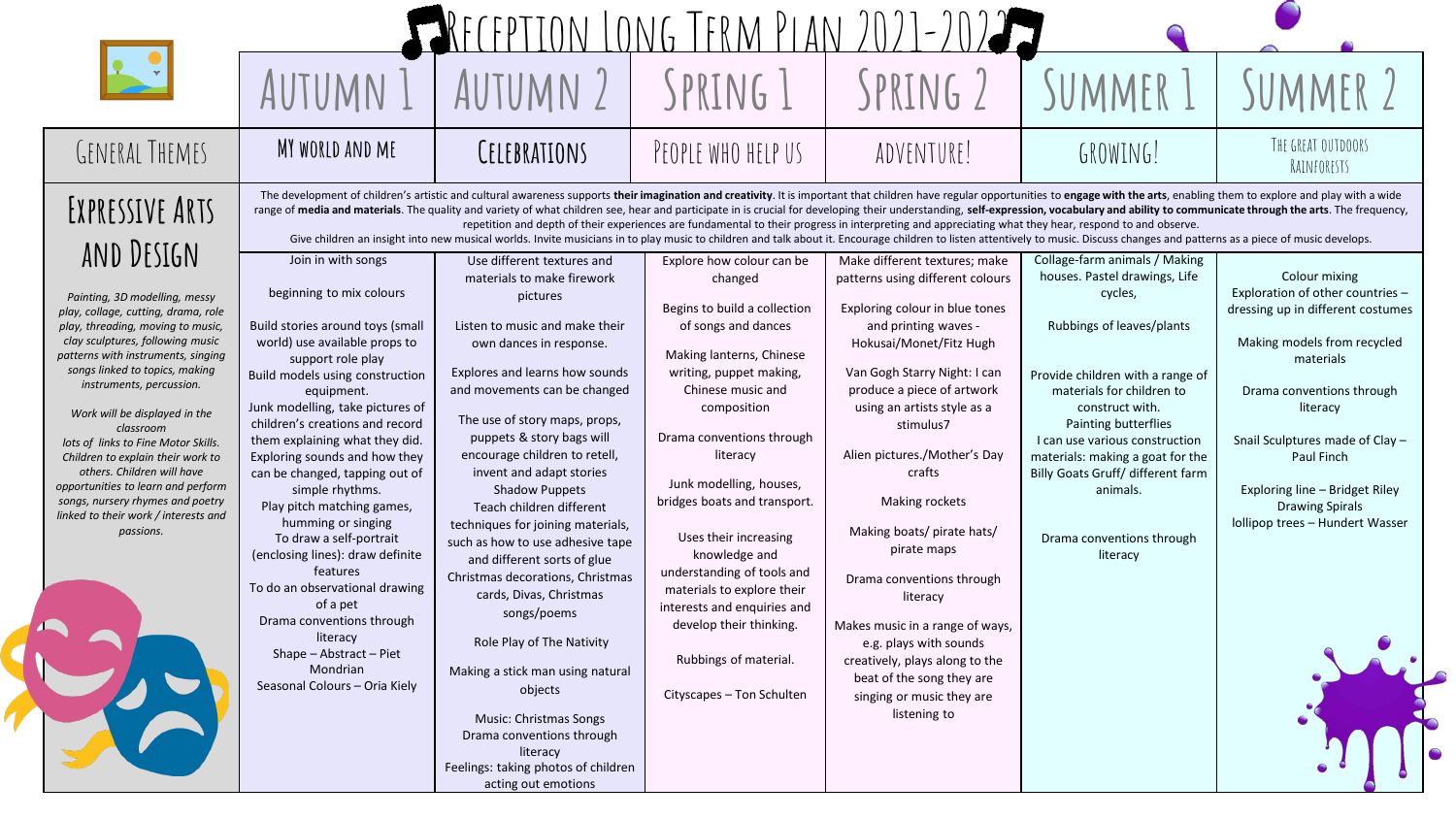RECEPTION LONG TERM PLAN 2021-2022

#### **Early Learning Goals – for the end of the year -Holistic / best fit Judgement!**

| COMMUNICATION AND<br>LANGUAGE                                                                                                                                                                                                                                                                                                                                                                                                                                                                                                                                                                                                                                                                                                                                                                                                                                                                                                                                                                                                             | PERSONAL, SOCIAL,<br>EMOTIONAL DEVELOPMENT                                                                                                                                                                                                                                                                                                                                                                                                                                                                                                                                                                                                                                                                                                                                                                                                                                                                                                                                                                                                                                                                                                                           | $\mathcal{W}$<br>PHYSICAL<br>DEVELOPMENT                                                                                                                                                                                                                                                                                                                                                                                                                                                                                                                                                               | LITERACY                                                                                                                                                                                                                                                                                                                                                                                                                                                                                                                                                                                                                                                                                                                                                                                                                                                                                                                                                                                                  | <b>MATHS</b><br><br>$\begin{array}{ccccc}\n\bullet & \bullet & \bullet & \bullet & \bullet & \bullet\n\end{array}$<br>                                                                                                                                                                                                                                                                                                                                                                                                                                                                                                                                                                                                                                                                                                                     | UNDERSTANDING THE WORLD                                                                                                                                                                                                                                                                                                                                                                                                                                                                                                                                                                                                                                                                                                                                                                                                                                                                                                                                                                                                                                                                                                                                                                                                                                                                                                                                                                                                                                     | EXPRESSIVE ARTS AND<br>DESIGN                                                                                                                                                                                                                                                                                                                                                                                                                                                                                                                                                                                                                                                                           |
|-------------------------------------------------------------------------------------------------------------------------------------------------------------------------------------------------------------------------------------------------------------------------------------------------------------------------------------------------------------------------------------------------------------------------------------------------------------------------------------------------------------------------------------------------------------------------------------------------------------------------------------------------------------------------------------------------------------------------------------------------------------------------------------------------------------------------------------------------------------------------------------------------------------------------------------------------------------------------------------------------------------------------------------------|----------------------------------------------------------------------------------------------------------------------------------------------------------------------------------------------------------------------------------------------------------------------------------------------------------------------------------------------------------------------------------------------------------------------------------------------------------------------------------------------------------------------------------------------------------------------------------------------------------------------------------------------------------------------------------------------------------------------------------------------------------------------------------------------------------------------------------------------------------------------------------------------------------------------------------------------------------------------------------------------------------------------------------------------------------------------------------------------------------------------------------------------------------------------|--------------------------------------------------------------------------------------------------------------------------------------------------------------------------------------------------------------------------------------------------------------------------------------------------------------------------------------------------------------------------------------------------------------------------------------------------------------------------------------------------------------------------------------------------------------------------------------------------------|-----------------------------------------------------------------------------------------------------------------------------------------------------------------------------------------------------------------------------------------------------------------------------------------------------------------------------------------------------------------------------------------------------------------------------------------------------------------------------------------------------------------------------------------------------------------------------------------------------------------------------------------------------------------------------------------------------------------------------------------------------------------------------------------------------------------------------------------------------------------------------------------------------------------------------------------------------------------------------------------------------------|--------------------------------------------------------------------------------------------------------------------------------------------------------------------------------------------------------------------------------------------------------------------------------------------------------------------------------------------------------------------------------------------------------------------------------------------------------------------------------------------------------------------------------------------------------------------------------------------------------------------------------------------------------------------------------------------------------------------------------------------------------------------------------------------------------------------------------------------|-------------------------------------------------------------------------------------------------------------------------------------------------------------------------------------------------------------------------------------------------------------------------------------------------------------------------------------------------------------------------------------------------------------------------------------------------------------------------------------------------------------------------------------------------------------------------------------------------------------------------------------------------------------------------------------------------------------------------------------------------------------------------------------------------------------------------------------------------------------------------------------------------------------------------------------------------------------------------------------------------------------------------------------------------------------------------------------------------------------------------------------------------------------------------------------------------------------------------------------------------------------------------------------------------------------------------------------------------------------------------------------------------------------------------------------------------------------|---------------------------------------------------------------------------------------------------------------------------------------------------------------------------------------------------------------------------------------------------------------------------------------------------------------------------------------------------------------------------------------------------------------------------------------------------------------------------------------------------------------------------------------------------------------------------------------------------------------------------------------------------------------------------------------------------------|
| <b>ELG: Listening, Attention and</b><br>Understanding<br>Listen attentively and respond to what<br>they hear with relevant questions,<br>comments and actions when being read<br>to and during whole class discussions<br>and small group interactions<br>Make comments about what they have<br>heard and ask questions to clarify their<br>understanding<br>Hold conversation when engaged in<br>back-and-forth exchanges with their<br>teacher and peers<br><b>ELG: Speaking</b><br>Participate in small group, class and one-<br>to-one discussions, offering their own<br>ideas, using recently introduced<br>vocabulary.<br>Offer explanations for why things might<br>happen, making use of recently<br>introduced vocabulary from stories, non-<br>fiction, rhymes and poems when<br>appropriate.<br>Express their ideas and feelings about<br>their experiences using full sentences,<br>including use of past, present and future<br>tenses and making use of conjunctions,<br>with modelling and support from their<br>teacher. | <b>ELG: Self-Regulation</b><br>Show an understanding of their own<br>feelings and those of others, and begin<br>to regulate their behaviour accordingly.<br>Set and work towards simple goals,<br>being able to wait for what they want<br>and control their immediate impulses<br>when appropriate.<br>Give focused attention to what the<br>teacher says, responding appropriately<br>even when engaged in activity, and<br>show an ability to follow instructions<br>involving several ideas or actions.<br><b>ELG: Managing Self</b><br>Be confident to try new activities and<br>show independence, resilience and<br>perseverance in the face of challenge.<br>Explain the reasons for rules, know<br>right from wrong and try to behave<br>accordingly.<br>Manage their own basic hygiene and<br>personal needs, including dressing,<br>going to the toilet and understanding<br>the importance of healthy food choices.<br><b>ELG: Building Relationships</b><br>Work and play cooperatively and take<br>turns with others.<br>Form positive attachments to adults<br>and friendships with peers;.<br>Show sensitivity to their own and to<br>others' needs. | <b>ELG: Gross Motor Skills</b><br>Negotiate space and<br>obstacles safely, with<br>consideration for themselves<br>and others.<br>Demonstrate strength<br>balance and coordination<br>when playing.<br>Move energetically, such as<br>running, jumping, dancing,<br>hopping, skipping and<br>climbing.<br><b>ELG: Fine Motor Skills</b><br>Hold a pencil effectively in<br>preparation for fluent writing<br>$-$ using the tripod grip in<br>almost all cases.<br>Use a range of small tools,<br>including scissors, paint<br>brushes and cutlery.<br>Begin to show accuracy and<br>care when drawing. | <b>ELG: Comprehension</b><br>Demonstrate understanding of what has been read<br>to them by retelling stories and narratives using their<br>own words and recently introduced vocabulary.<br>Anticipate - where appropriate - key events in<br>stories.<br>Use and understand recently introduced vocabulary<br>during discussions about stories, non-fiction, rhymes<br>and poems and during role-play.<br><b>ELG: Word Reading</b><br>Say a sound for each letter in the alphabet and at<br>least 10 digraphs.<br>Read words consistent with their phonic knowledge<br>by sound-blending.<br>Read aloud simple sentences and books that are<br>consistent with their phonic knowledge, including<br>some common exception words.<br><b>ELG: Writing</b><br>Write recognisable letters, most of which are<br>correctly formed.<br>Spell words by identifying sounds in them and<br>representing the sounds with a letter or letters.<br>Write simple phrases and sentences that can be<br>read by others. | <b>ELG: Number</b><br>Have a deep understanding of<br>numbers to 10, including the<br>composition of each number;<br>Subitise (recognise quantities<br>without counting) up to $5$ ; -<br>Automatically recall (without<br>reference to rhymes, counting or<br>other aids) number bonds up to 5<br>(including subtraction facts) and<br>some number bonds to 10.<br>including double facts.<br><b>ELG: Numerical Patterns</b><br>Verbally count beyond 20,<br>recognising the pattern of the<br>counting system; - Compare<br>quantities up to 10 in different<br>contexts, recognising when one<br>quantity is greater than, less than<br>or the same as the other quantity.<br>Explore and represent patterns<br>within numbers up to 10,<br>including evens and odds, double<br>facts and how quantities can be<br>distributed equally. | <b>ELG: Past and Present</b><br>Talk about the lives of the people around them and<br>their roles in society.<br>Know some similarities and differences between things<br>in the past and now, drawing on their experiences and<br>what has been read in class.<br>Understand the past through settings, characters and<br>events encountered in books read in class and<br>storytelling.<br><b>ELG: People, Culture and Communities</b><br>Describe their immediate environment using<br>knowledge from observation, discussion, stories, non-<br>fiction texts and maps.<br>Know some similarities and differences between<br>different religious and cultural communities in this<br>country, drawing on their experiences and what has<br>been read in class.<br>Explain some similarities and differences between life<br>in this country and life in other countries, drawing on<br>knowledge from stories, non-fiction texts and - when<br>appropriate - maps.<br><b>ELG: The Natural World</b><br>Explore the natural world around them, making<br>observations and drawing pictures of animals and<br>plants.<br>Know some similarities and differences between the<br>natural world around them and contrasting<br>environments, drawing on their experiences and what<br>has been read in class.<br>Understand some important processes and changes in<br>the natural world around them, including the seasons<br>and changing states of matter. | <b>ELG: Creating with Materials</b><br>Safely use and explore a variety<br>of materials, tools and<br>techniques, experimenting with<br>colour, design, texture, form and<br>function.<br>Share their creations, explaining<br>the process they have used; -<br>Make use of props and materials<br>when role playing characters in<br>narratives and stories.<br><b>ELG: Being Imaginative and</b><br><b>Expressive</b><br>Invent, adapt and recount<br>narratives and stories with peers<br>and their teacher.<br>Sing a range of well-known<br>nursery rhymes and songs;<br>Perform songs, rhymes, poems<br>and stories with others, and -<br>when appropriate $-$ try to move<br>in time with music. |